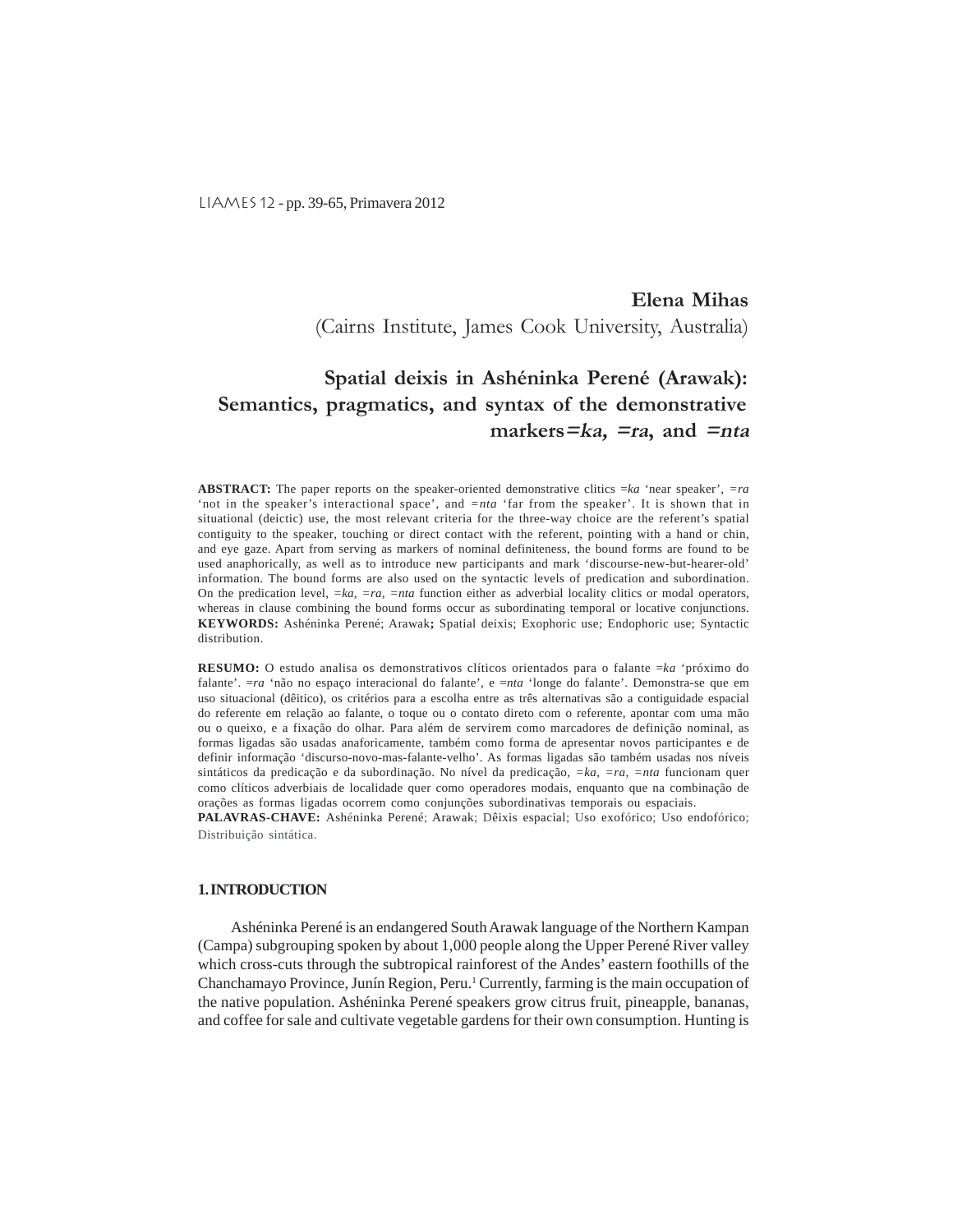no longer a viable source of food supply due to the scarcity of game, while fishing and snail harvesting still remains a regular activity.

The Ashéninka Perené language is highly polysynthetic, head-marking, mainly suffixing, with a very complex verbal and nominal morphology. It has an essentially nominative-accusative system of grammatical alignment. The basic word order is VO. Verbal categories include person, number, valence-adjusting/preserving, manner, direction, degree, aspect, reality status, mood, modality, and tense categories. Nominal categories include the locative case -*ki* with a diffuse spatial meaning to mark peripheral constituents (core constituents bear no case marking); morphologically expressed gender (masculine -*ri,* non-masculine *-ro*); optionally expressed plural number; possession; definiteness (encoded by the demonstrative enclitics); and tense.

Spatial reference occupies a prominent part in Ashéninka Perené grammar. Based on the typology of spatial relationships by Talmy (1983) and Levinson (1996, 2003), the language is found to employ the following frames of reference, defined as coordinate systems that speakers use in locating objects in space: (i) absolute or fixed-bearing-oriented, which describes the referent's position relative to the river Perené and its far bank, and other fixed landmarks such as local hills and the jungle, with the directional axes encoded by the terms *katonko* 'upstream' and *kirinka* 'downstream', *intatzikironta* 'the far bank of the river', *tonkariki* 'top of the hill' and *otapiki* 'bottom of the hill', and *niyanki* 'the center of the jungle'; (ii) intrinsic or GROUND-oriented, which describes the position of the referent (also known as FIGURE) in terms of its relationship to the GROUND (which is the reference object used to establish the position of the FIGURE), e.g., *intsompoi*-*ki tason-ki* [inside-LOC bowl-LOC]'inside the bowl', *hinoki-ni mesa-ki* [above-DIM table-LOC]'above the table'; (iii) relative or speaker-oriented, which describes the referent's position from the speaker's perspective, e.g., *yoka tyaapa=ka* [DEM.M chicken=DEM] 'this chicken'; (iv) blended, which describes the referent's position in terms of two features functioning as GROUNDS, *intakiro pankotsi-ki=ra* [outside house-LOC=DEM]'outside that house', with the speaker-centered deictic perspective combined with the object-centered perspective.

To convey the complexity and richness of the investigated subject, I draw on the comprehensive contextual data from video recordings collected during the 2009-2011 documentary fieldwork in three Ashéninka Perené native communities of the Chanchamayo Province, Peru. The collected corpus shows that the relative speaker-oriented coordinate system permeates Ashéninka Perené discourse. This study's focus is therefore on the speaker-oriented three-term demonstrative system, commonly termed "deictic" due to its reliance on the speaker's body as "the zero point for a system of coordinates" at the utterance time (Fillmore 1982: 45). In particular, this analysis deals with the semantics and pragmatics of the ubiquitous bound demonstrative markers *=ka, =ra, =nta,* and also briefly surveys distribution of these bound demonstrative forms.

<sup>&</sup>lt;sup>1</sup> Many thanks are due to the Ashéninka Perené community for their participation in this research. In particular, I would like to thank Gregorio Santos Pérez, Raul Martin Bernata, and Delia Rosas Rodríguez for their insights into Ashéninka Perené spatial deixis. I am most grateful to the granting agencies, the National Science Foundation (DDIG #0901196), Endangered Languages Documentation Programme (SG 0002), and Firebird Foundation for Anthropological Research for their support of this study.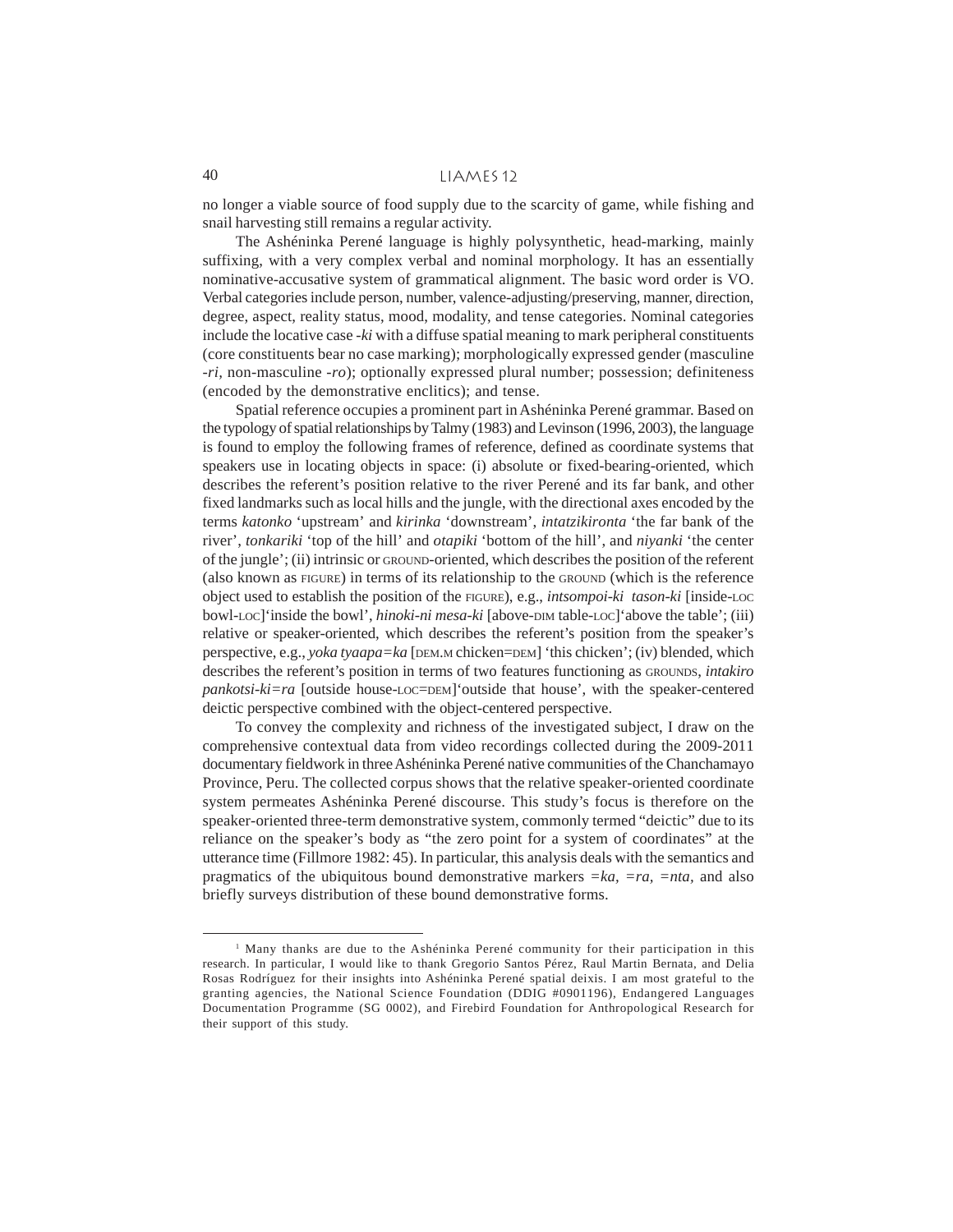Various uses of the demonstrative markers are discussed here in light of the taxonomy proposed by Himmelmann (1996) and further developed by Diessel (1999). Based on the pragmatic functions of demonstratives in human interaction, demonstratives are argued to essentially function either *exophorically*, i.e., reference is made to an entity within the spatial context of the immediate physical situation, or *endophorically*, i.e., reference is made to elements of ongoing discourse (Diessel 1999: 6). This analysis of pragmatic uses of demonstratives considers the term 'exophoric use' to be equivalent to 'situational use', and 'endophoric use' to 'non-situational use'. I also adopt the terms 'anaphoric/backward looking tracking use', 'discourse deictic use', 'recognitional use' commonly used in the classifications of endophoric or non-situational uses of demonstratives by Diessel (1999: 95- 107), Dixon (2003: 83-85), and Himmelmann (1996: 240). Anaphoric or backward-looking tracking use of participants involves reference to the same entity previously mentioned in discourse. For example, in *I will tell you about a man. This man had a wife*… a major participant, after being introduced with an indefinite NP *a man*, is referred to anaphorically by the demonstrative *this* in subsequent discourse. Discourse deictic use is associated with reference to propositions of the ongoing discourse which focuses on certain aspects of meaning, as in *That's false*, where *that* refers to the propositional content of the previous utterance. Recognitional use concerns reference to specific knowledge shared by speaker and addressee. For example, in *How's that sister of yours doing? that* refers to the 'discourse-new-but-hearer-old' information shared by speaker and hearer due to their common personal experience in the past.

This study of the three bound markers of the Ashéninka Perené demonstrative system is aligned with current research emphasizing the importance of bridging micro-contextual dimensions of situational use of demonstratives, e.g., spatial context, co-articulated gestures, eye gaze, with macro-contextual, interaction-driven factors such as prior discourse, shared memories, and cultural knowledge (Himmelmann 1996: 223). It is argued that for speakers, the resolution of deictic reference (i.e., selection of a certain element from the available inventory of spatial deictics (Levinson 2004:107)) is "part of a unified process of engaging in physically, emotionally, and socially situated talk" (Enfield 2005: 212). According to Hanks,

the selection and understanding of deictics relies on the simultaneous articulation of space, perception, discourse, commonsense and mutual knowledge, anticipation, and the framework of participation in which Sprs [speakers] and Adrs [addressees] orient to one another. Any one of these factors can provide the basis for deictic construal according to the demands of the ongoing relevance structure in which it is produced (2005: 207).

These two approaches, one which makes a basic distinction between situational and non-situational demonstrative uses, and another, which emphasizes the concept of relevance in the deictic construal of reference, form the basis of this investigation of the bound demonstrative markers. In particular, I focus on four major aspects of the investigated phenomenon by asking the following questions.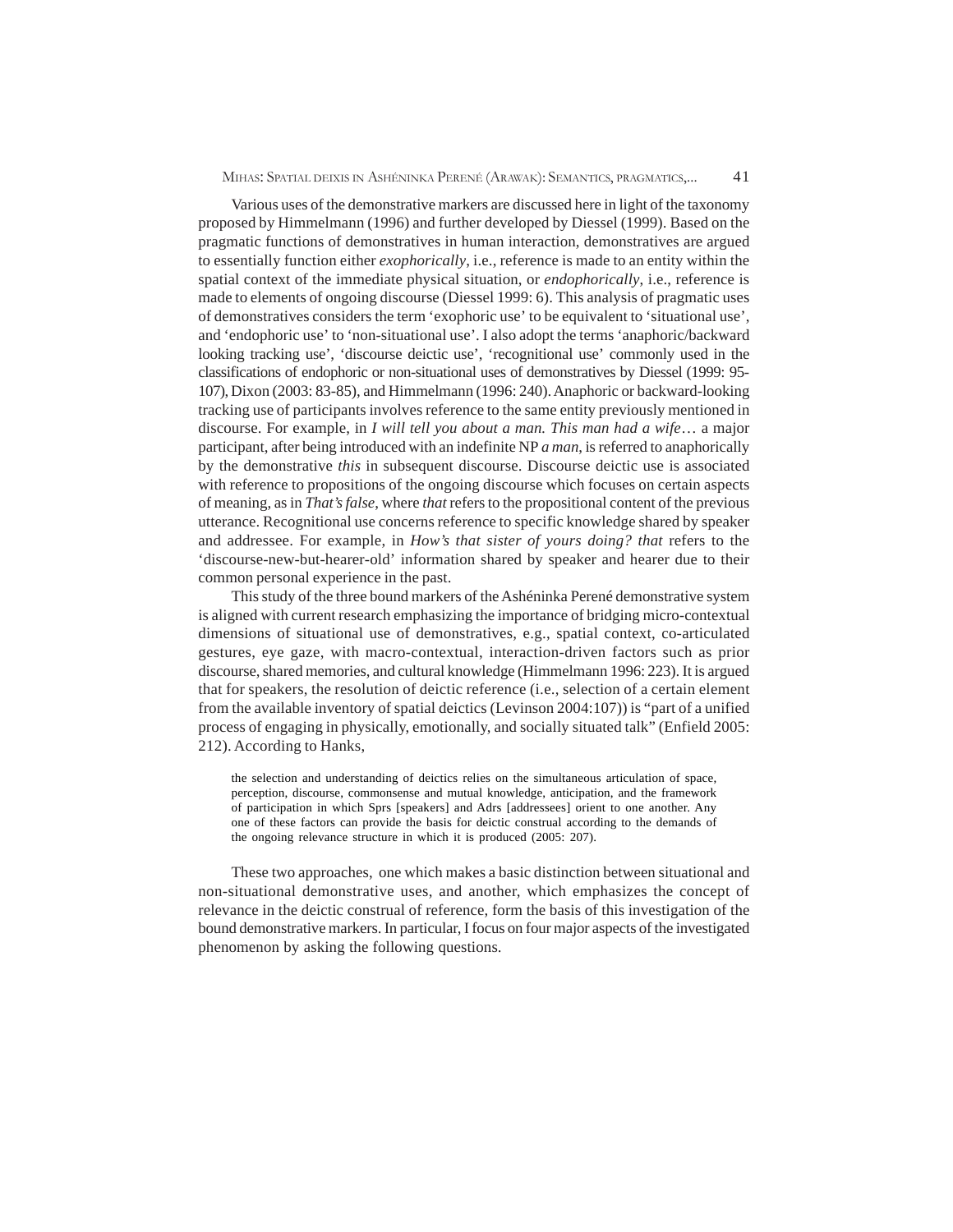- 1. What is the semantic content of *=ka, =ra,* and *=nta* ?
- 2. What are the criteria for the selection of spatial deictic enclitics?
- 3. What are the uses of the three demonstrative markers?
- 4. What is the syntactic distribution of these markers?

This presentation will proceed as follows. A brief account of the Ashéninka Perené demonstrative system, with the focus on the semantics of its members, is provided in section 2; sections 3 and 4, respectively, examine situational and non-situational uses of the demonstrative enclitics  $=ka$ ,  $=ra$ ,  $=nta$  when they occur in noun phrases of simple clauses, as well as address in detail the selection criteria of the demonstrative enclitics in various discourse contexts. An overview of the markers' syntactic distribution, illustrating their pervasiveness in Ashéninka Perené grammar, is given in section 5, followed by conclusions in section 6.

## **2. OVERVIEW OF THE DEMONSTRATIVE SYSTEM**

This section presents a brief overview of the Ashéninka Perené demonstrative system, along with a discussion of the semantic content of the *ka*-, *ra*-, and *nta*-forms. The Ashéninka Perené distance-oriented system, which anchors deictic notions by reference to the speaker, was previously described in terms of relative proximity or spatial contiguity of the referent to the speaker (e.g., Reed & Payne 1986; Mihas 2010). At first blush, this three-term system resembles the Spanish demonstrative system, which makes basic distinctions in terms of the referent's relative distance from the speaker, with *este* denoting referent's close proximity to the speaker, *ese* referring to entities farther from the speaker, and *aquel* to remote items. Nonetheless, it is argued here that the Ashéninka Perené speaker-anchored demonstrative system has a two-way distinction holding across the four categories of adverbial demonstratives, demonstrative identifiers, nominal demonstratives, and bound demonstrative forms. The fundamental distinctions made in the conception of this speaker-oriented demonstrative system are between DISTANCE of the referent from the speaker, either proximal or distal, and LOCATION of the proximal referent inside or outside the interactional space of the speaker. As seen in Table 1, the first proximal set consistently exhibits *ka*-endings while the second set of proximal forms is *ra*-final. The *ka*-forms indicate the referent's close proximity to the speaker, being in the speaker's interactional space', whereas the *ra*-forms signal the absence or nonlocalization of the referent in the speaker's interactional space. With regard to the exact interpretation of *ra*-forms, pragmatic inference typically gives rise to the association of *ra*-forms with referent objects being 'far from the speaker' (cf. Enfield 2003:115).

The third *nta/nto*-set has a distal value of being far from the speaker. The criterion of INVISIBILITY was argued to be associated with Ashéninka demonstrative adverbs distinguishing between reference to distant visible and invisible referents (Reed & Payne 1986:331), but evidence from the Ashéninka Perené corpus shows that the contrast between *(h)anta* and *(h)anto* does not involve invisibility. Rather, an additional physical dimension of the place's BOUNDEDNESS is superimposed on the distal semantics of the *nta-* and *nto*forms (cf. Denny 1982; Diessel 1999: 49; Anderson & Keenan 1985: 295). Boundedness is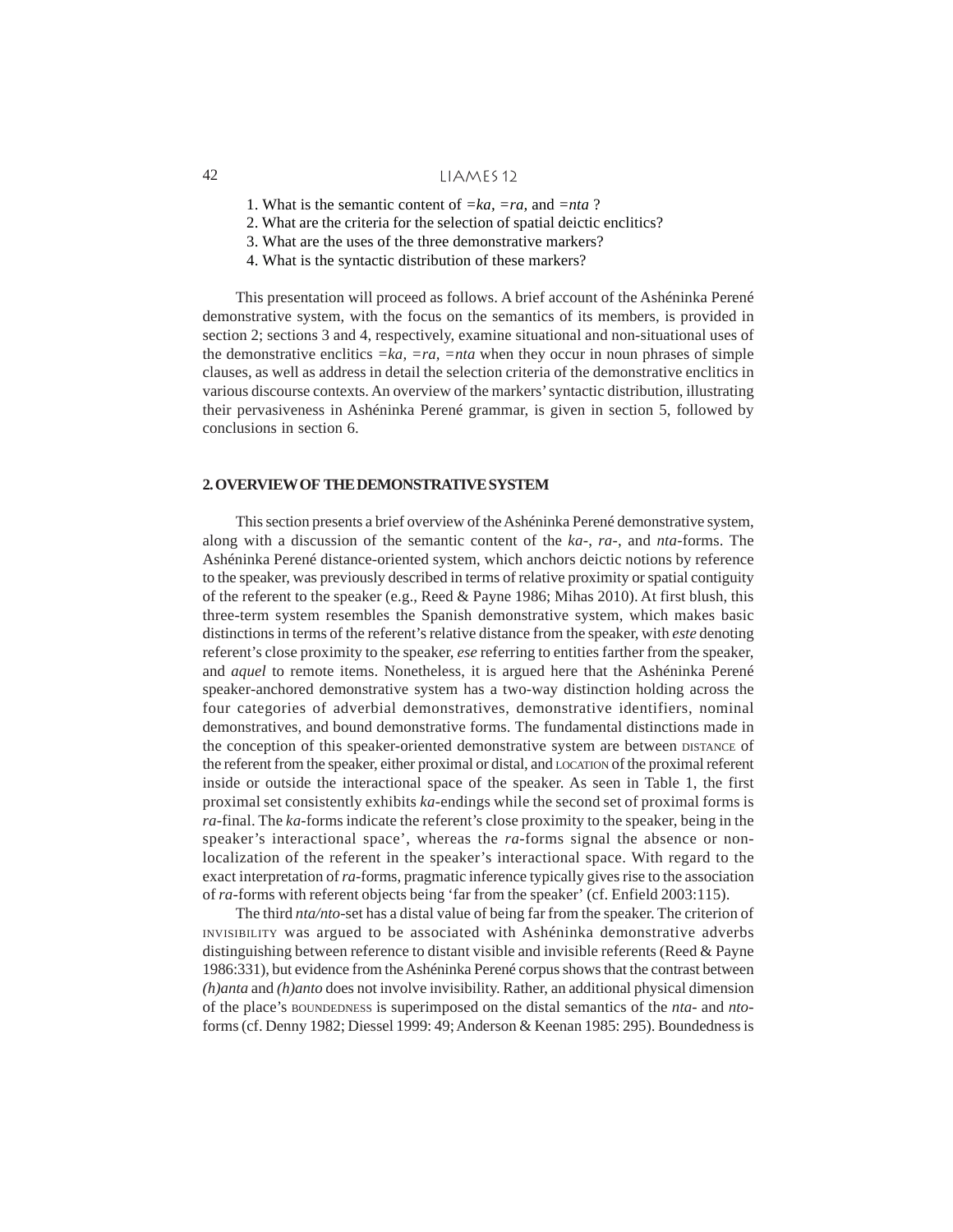defined here in Jacobson's terms: bounded locations are "comprehensible to the eye in a single glance" and unbounded locations are those "whose entire extent is not comprehensible in a single glance" (1977: 42). In Ashéninka Perené, bounded places are relatively small in extent and have well-defined boundaries, e.g., *anta Marankiari=nta* [over.there.BOUNDED NAME=DEM] 'over there the village of Bajo Marankiari', whereas unbounded places typically involve large expanses of land or water, e.g., *anto intaina=nta* [over.there.UNBOUNDED far away=DEM] 'over there far away'. Thus, *anta* refers to remote bounded places, whereas *anto* is used to convey the unbounded qualitative dimension of the remotely located place.

The contrastive use of the *nta-*form 'bounded' vs. *nto-*form 'unbounded' is limited to the category of demonstrative adverbs, as seen in Table 1. Nonetheless, the corpus contains a few cases of *nto*-forms used interchangeably with *nta*-forms to index remotely located referents of non-masculine gender, e.g., *ironta kooya~ironto kooya* 'that woman'*, ironta chochoki~ironto chochoki* 'that fruit'. The source of *nto-*marking on nominal demonstratives can be traced to the suffix *-nto*, used in quality nominalizations to describe human attributes, e.g., a hard worker, a beauty, a cry-baby, etc. Specifically, these nominalizations are derived from deverbal adjectives or nouns with the help of the gendersensitive suffixes -*ntzi* (masculine) or -*nto* (non-masculine), e.g., *antavai-ry-a-nto* [work-ADJ-EP-NMZ.N-M] 'female hard worker', *shenka-nto* [crying-NMZ.N-M] 'female cry-baby'. It is hypothesized here that nominal demonstratives, which modify non-masculine referents, are either formed by the addition of *=ka/=ra/=nta* or the quality nominalizer *-nto* to the third person non-masculine pronoun *iroo*.

As mentioned above, the Ashéninka Perené demonstrative system is comprised of adverbial demonstratives, nominal demonstratives, demonstratives identifiers, and polyfunctional bound demonstrative forms. These four categories are formally distinguished on the basis of their morphology and syntactic contexts they occur in. The adverbial demonstratives *aka~haka* 'here', 'close to the speaker', *ara~hara* 'not here', 'not in the speaker's interactional space', *anta~hanta* 'far from the speaker, bounded', *anto~hanto* 'far from the speaker, unbounded' in Table 1 are derived from the root *(h)a.* They typically function as verb modifiers pointing to the location of the event or situation, expressed by the co-occurring verb. Adverbial demonstratives can also have a manner meaning 'like this', as seen in (1) (cf. Diessel 1999: 74; Dixon 2003: 69, 73).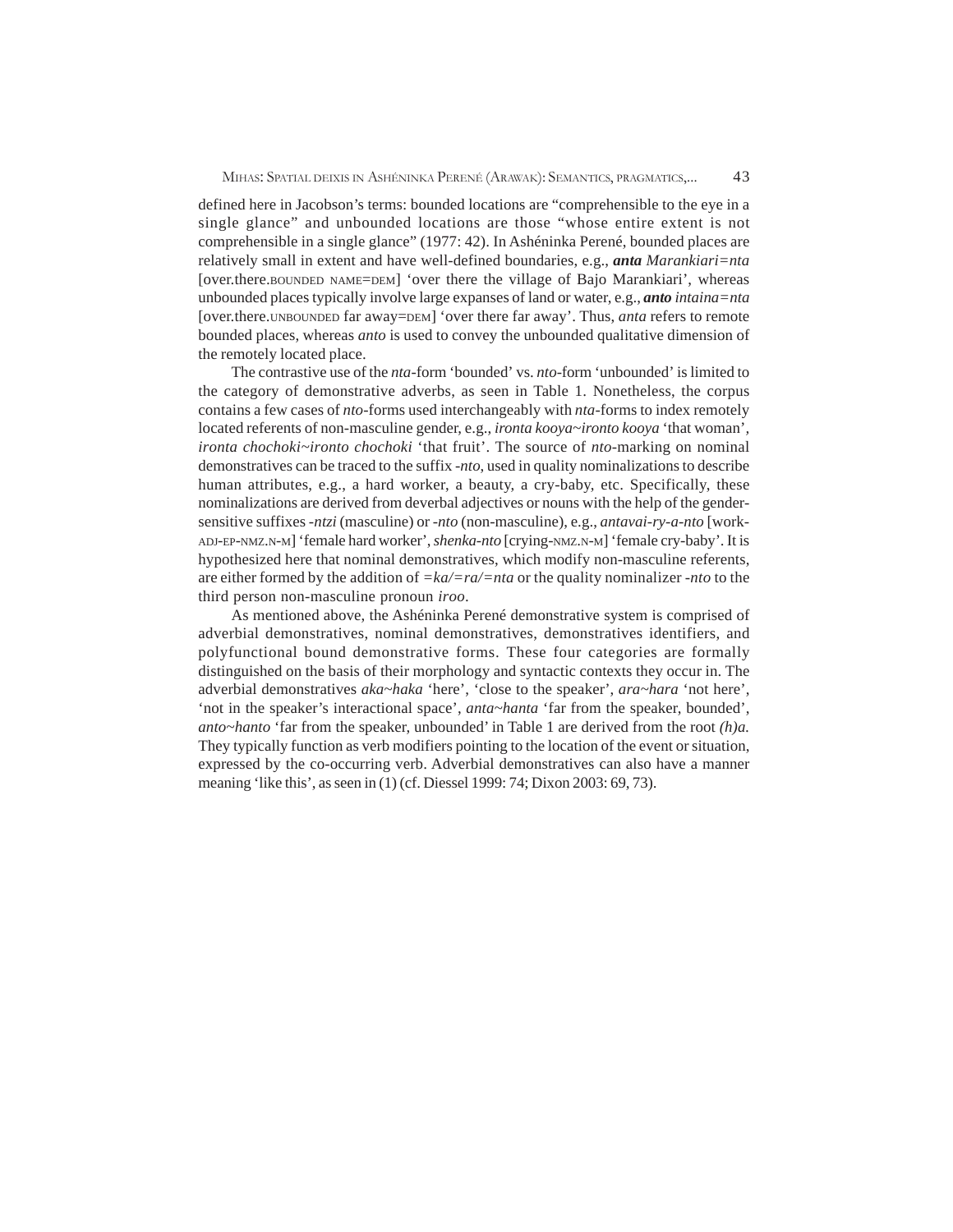44 LIAMES 12

| DEM              |                | DEM IDENTIFIERS/ |                |              | <b>DEM NOMINALS</b> |              |
|------------------|----------------|------------------|----------------|--------------|---------------------|--------------|
|                  | <b>ADVERBS</b> |                  | PRESENTATIVE S |              |                     | <b>FORMS</b> |
|                  |                | M                | $N-M$          | M            | $N-M$               |              |
| $\boldsymbol{p}$ | $(h)$ aka      | $nirika\sim$     | niroka~        | $irika\sim$  | $i$ roka $\sim$     | $=k$ a       |
| r                |                | hirika           | hiroka         | (i) yoka     | oka                 |              |
| $\boldsymbol{o}$ |                |                  |                |              |                     |              |
| $\mathcal{X}$    |                |                  |                |              |                     |              |
| i                |                |                  |                |              |                     |              |
| $\boldsymbol{m}$ | $(h)$ ara      | nirira~          | nirira~        | irira~       | irora~              | $=rq$        |
| $\mathfrak a$    |                | hirira           | hirora         | yora         | ora                 |              |
|                  |                |                  |                |              |                     |              |
| $\overline{d}$   | $(h)$ anta     | $nirinta\sim$    | nironta~       | $irinta\sim$ | ironta              | $=$ nta      |
| i                |                | hirinta          | hironta        | yonta        |                     |              |
| $\boldsymbol{S}$ |                |                  |                |              |                     |              |
| $\boldsymbol{t}$ | $(h)$ anto     |                  |                |              |                     |              |
| $\boldsymbol{a}$ |                |                  |                |              |                     |              |
| l                |                |                  |                |              |                     |              |
|                  |                |                  |                |              |                     |              |

Table 1. Summary of demonstratives

As manifest in Table 1, the set of demonstrative identifiers or presentatives is composed of the gender-sensitive roots *niri~hiri* (masculine) and *niro~hiro* (nonmasculine) with the presentative meaning 'here is ...', 'there are ...'.<sup>2</sup> The roots can be used independently, without the deictic demonstrative forms =*ka, =ra, =nta*. The presentatives typically occur in nonverbal clauses for the purpose of focusing the addressee's attention on the referent, as shown in (2). The demonstrative identifiers are also found as stand-alone utterances with the meaning 'behold' (cf. Diessel 1999: 78; Anderson & Keenan 1985: 279; Senft 2004:3; Fillmore 1982: 47).

The nominal or adnominal/pronominal demonstratives in Table 1 are derived from the third person singular pronouns *iri* 'he' and *iroo* 'she'. The gender-sensitive bound nominal demonstrative roots *iri~(i)yo* (masculine) and *iro~o* (non-masculine) always co-occur with the distance-specifying demonstrative forms *=ka, =ra, =nta.* The nominal demonstratives function as modifiers of nouns but can appear by themselves in a core constituent function, when the head noun is ellipsed, as seen in (3). Although the nominal demonstratives always precede the head noun, they may be separated from it by an intervening constituent. When nominal demonstratives appear in nonverbal and copula clauses, they function as presentatives (cf. Diessel 1999: 60-62; Dixon 2003: 65).

 $2^{2}$  The initial element of demonstrative adverbs and demonstrative identifiers exhibits free variation. In particular, in demonstrative adverbs, [a] alternates with [ha]; in demonstrative identifiers, [ni] alternates with [hi].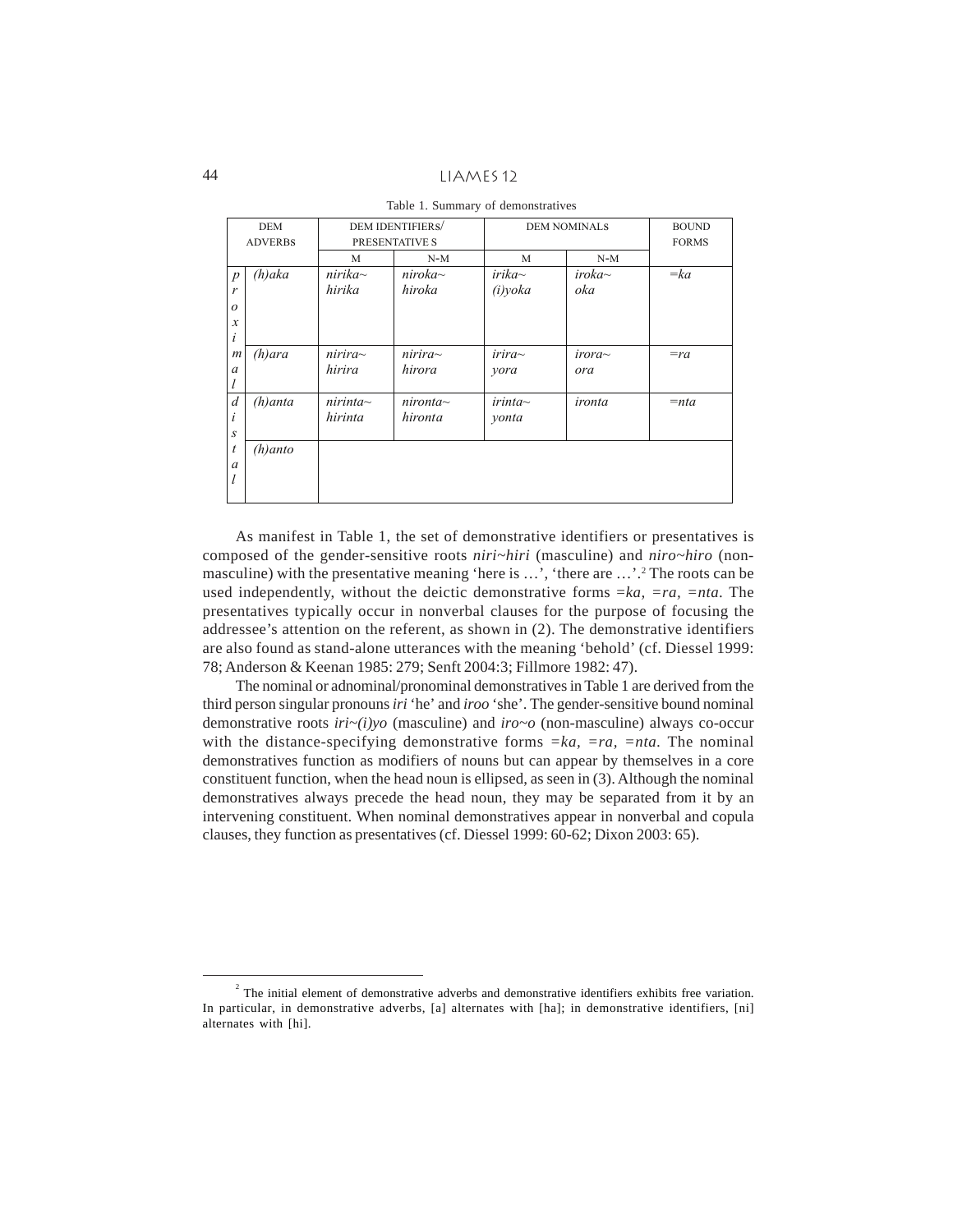MIHAS: SPATIAL DEIXIS IN ASHÉNINKA PERENÉ (ARAWAK): SEMANTICS, PRAGMATICS,... 45

| (1) ADVERBIAL DEMONSTRATIVE |
|-----------------------------|
|-----------------------------|

| Akishitatzi                                                              | parvantzi | aka, oipitsokiro. |                              |
|--------------------------------------------------------------------------|-----------|-------------------|------------------------------|
| akishi-t-atz-i                                                           | paryantzi | aka               | oi-pitsok-i-ro               |
| roast-EP-PROG-REAL plantain                                              |           | <b>DEM.ADV</b>    | CAUS-turn.around-REAL-3N-M.O |
| 'She roasted a plantain in the fire like this, she was turning it over.' |           |                   |                              |

(2) DEMONSTRATIVE IDENTIFIER

| Ookotavakanaka, "Hiroka, hirika shirampari."                                          |         |         |            |
|---------------------------------------------------------------------------------------|---------|---------|------------|
| ooko-t-av-ak-an-ak-a                                                                  | hiro=ka | hiri=ka | shirampari |
| identify-EP-DIR-CAUS-DIR-PFV-REAL DEM.ID.N-M=DEM DEM.ID.M=DEM                         |         |         | man        |
| 'Together with those who accompanied her, she identified them [villagers] as witches: |         |         |            |
| "Here she is, here is the man."                                                       |         |         |            |

(3) NOMINAL DEMONSTRATIVE

| Iyoka, peyari inatzi. |                             |                           |
|-----------------------|-----------------------------|---------------------------|
| ivoka                 | peyari                      | $i$ -na-tz- $i$           |
|                       | DEM.NOM.M mythical.creature | $3M.S$ -be- $EP$ - $REAL$ |
|                       | 'This [one], he is Peyari.' |                           |

The cliticizing *ka-, ra-,* and *nta-*forms in Table 1 are found with the three other categories of the demonstrative system: adverbs, presentatives, and nominal demonstratives. The bound forms, hypothesized to be phonologically reduced forms of the demonstrative adverbs, unlike the independent nominal demonstratives and demonstrative identifiers, are not inflected for gender. However, the bound markers are similar to other demonstrative categories in that they are not obligatory. They are distinguished from independent demonstrative forms in that they fill a specific slot in a noun or verb phrase, typically, on the rim of a noun or verb, or an NP/VP constituent. When the bound demonstrative clitics  $=ka$ ,  $=ra$ , and  $=nta$  attach to a noun or NP constituent, they make a singular, definite reference to a referent object. Ashéninka Perené does not have dedicated markers identified as definite and indefinite articles, and its bound demonstratives semantically function like definite articles in being reference indicators (cf. Lyons 1977: 655; Schachter & Shopen 2007: 39-40).

#### **3. SITUATIONAL USE OF THE BOUND DEMONSTRATIVE MARKERS**

This section deals with the situational or exophoric use of the speaker-centered bound demonstrative markers *=ka, =ra*, and *=nta* whose primary function is "to focus the hearer's attention on entities in the situation surrounding the interlocutors" (Diessel 1999: 94). Their other functions are "to represent the referent in the utterance as a variable of sorts…[and] specify a search domain for the referent in the context" (Bohnemeyer 2001: 3373). The situational use is argued to have a few characteristic features: (i) it involves the speaker as the deictic center; (ii) it indicates a distance-oriented deictic contrast, e.g., proximal vs. distal; (iii) it is almost always coupled with gestures which support attention direction and narrow down the search domain; (iv) the reference is made to a physically present object (Diessel 1999: 94; Hanks 2005:195). In what follows, each bound form is analyzed in a separate section.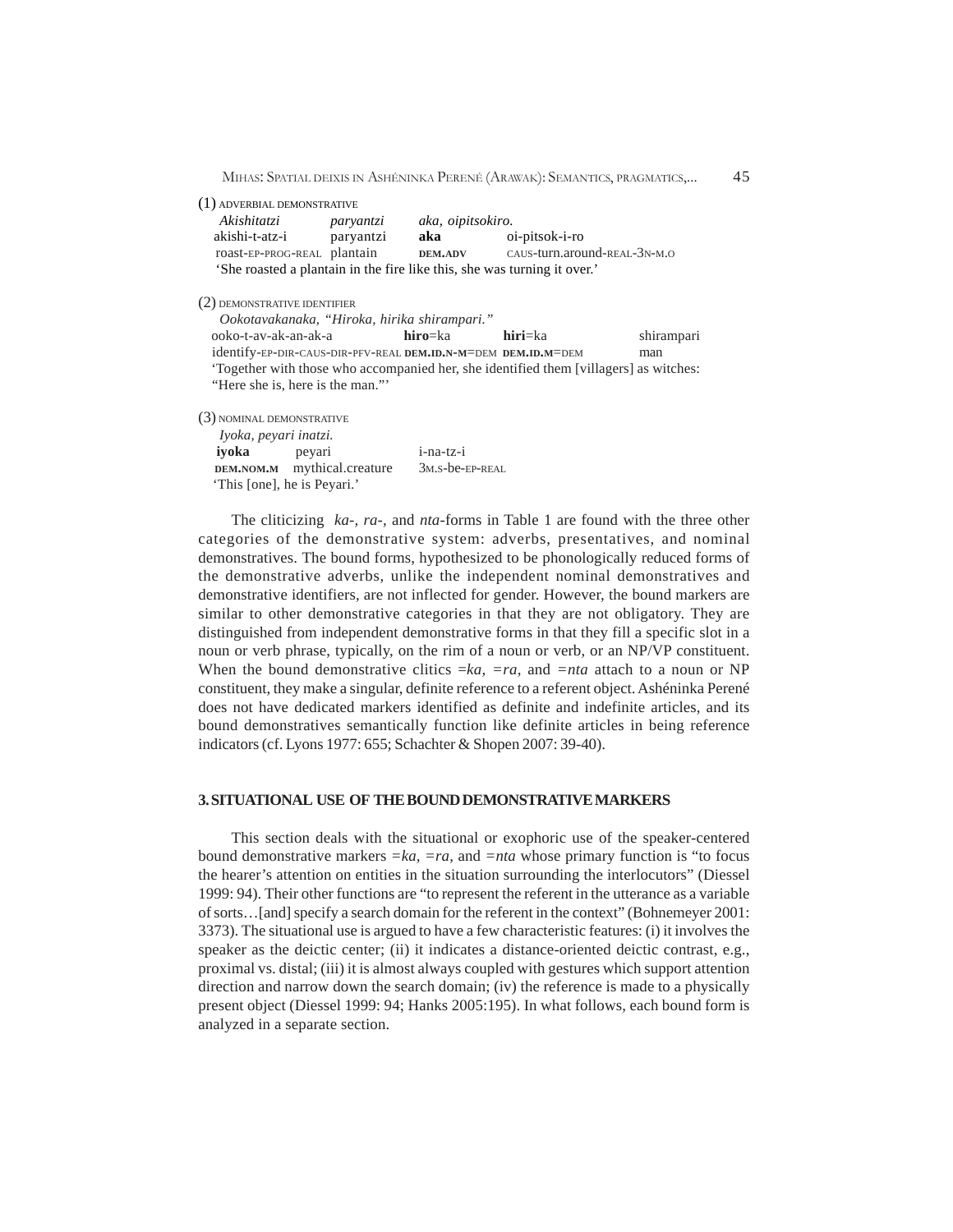## **3.1. The** *ka-***form**

The near-speaker *ka*-series of proximal forms are used in contexts when the referent is in the speaker's interactional space, manifested by the object's being within the speaker's reach or being in direct contact with the speaker's body. Eye gaze and touching of the object are typically required, while pointing (with the finger or an open hand) is optional. Touching or any sort of physical manipulation of the referent appears to serve as the criterial property of the *ka-*marked reference. Figure 1 shows the speaker manipulating the bow and an arrow while commenting on their use. The *ka*-form is used in *iroka pyamenika* [DEM bow=DEM] 'this bow' in (4). In Figure 2, the speaker refers to the root vegetable, which she scrapes with a knife, as *kanirika* 'this cassava root', as cited in (5). In Figure 3, the speaker, while commenting on the recipe's ingredients, makes a slight movement with her right hand, clutching a knife, towards the chicken thigh, soaking in a dish, and uses the *ka*-form in *tyaapaka* 'this chicken', seen in (6).

Figure 1. Direct handling of the referent (the bow) located in the speaker's interactional space is co-expressed with the proximal bound form *ka*



(4) *Iroka ivyamenika inyaakerira kontsaro, inkinteri.* iroka i-pyameni=**ka** i-nya-ak-e-ri=ra kontsaro DEM 3M.POSS-bow=**DEM** 3M.A-see-PFV-IRR-3M.O=ADV patridge i-n-kint-e-ri 3M.A-IRR-pierce-IRR-3M.<sup>O</sup> 'This bow, when it targets a partridge, it will kill it.'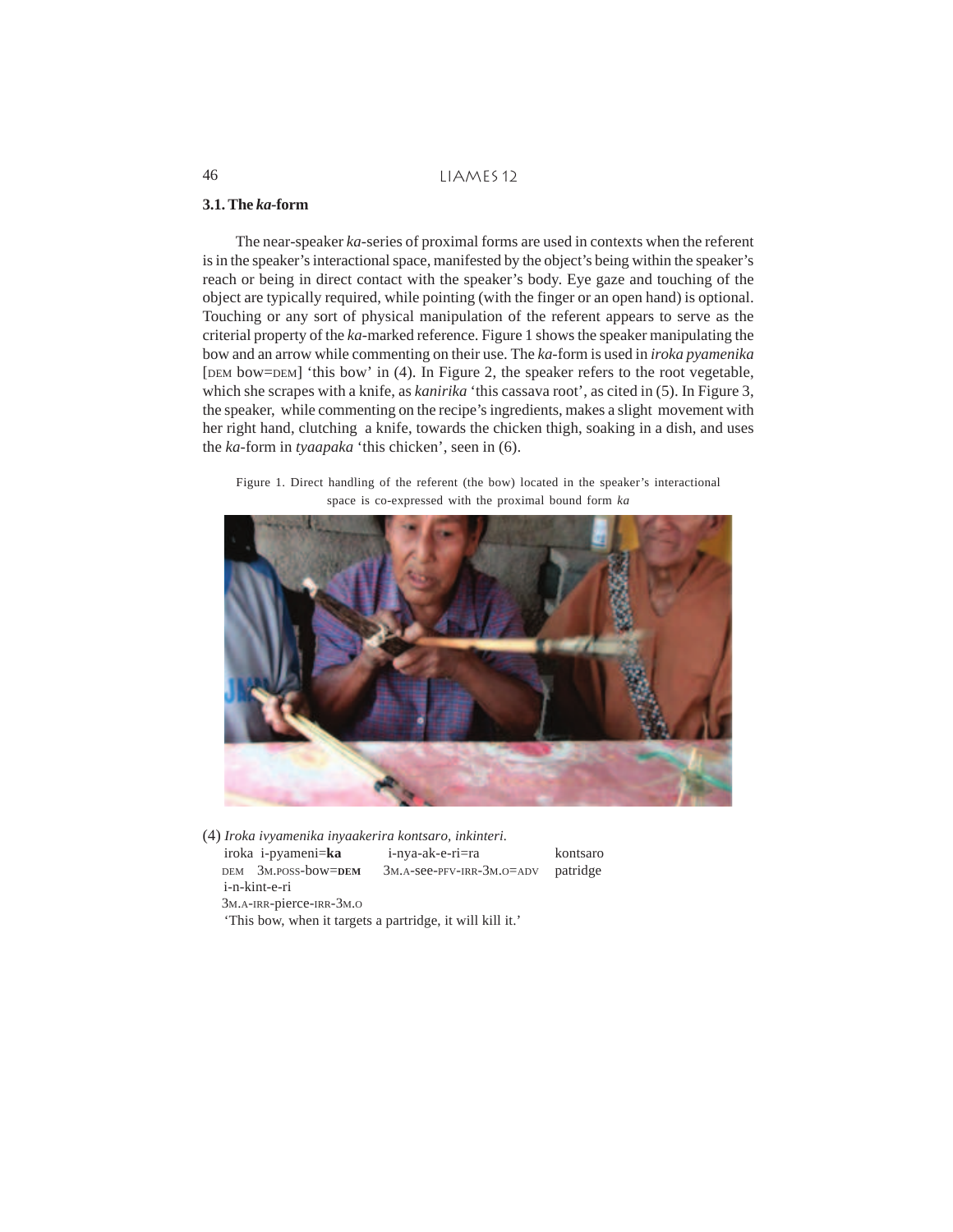MIHAS: SPATIAL DEIXIS IN ASHÉNINKA PERENÉ (ARAWAK): SEMANTICS, PRAGMATICS,... 47



Figure 2. Direct handling of the referent (cassava root) located in the speaker's interactional space is co-expressed with the proximal bound form *ka*

# (5) *Nontakiryakiro kanirika.* no-n-taki-ry-ak-e-ro kaniri=**ka** 1SG.A-IRR-outer.layer-REV-PFV-IRR-3N-M.O cassava.root=**DEM** 'I will remove the skin from this cassava root.'

Figure 3. The speaker's hand movement towards the referent (the chicken thigh in the white bowl) is co-expressed with the proximal bound form *ka*



(6) *Antsipatairi yoka tyapaaka.*

a-n-tsipa-t-a-e-ri yoka tyaapa=**ka** 1PL.A-join-EP-REGR-IRR-3M.O DEM.NOM 'We will combine it with this chicken.'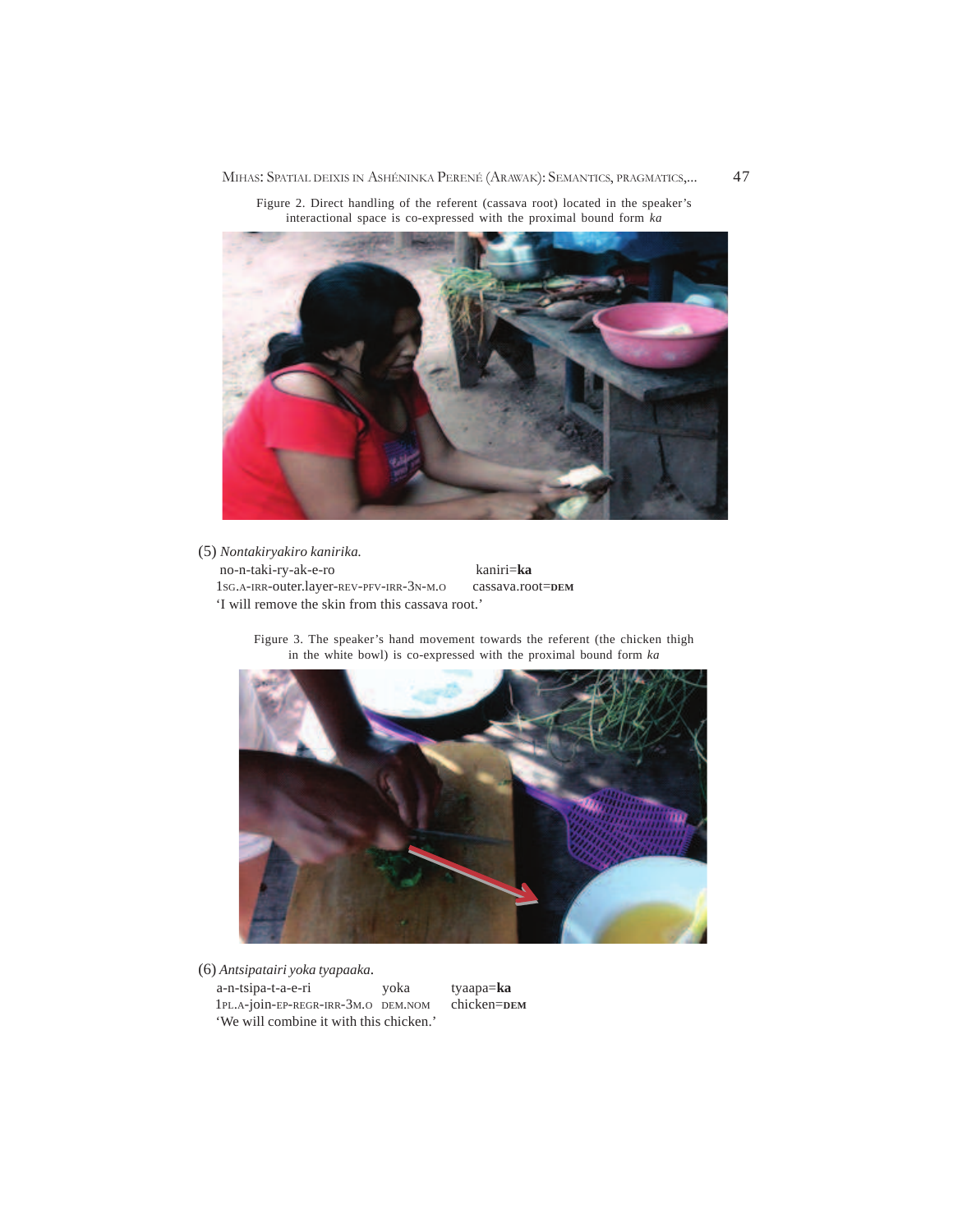A subtype of exophoric deictic use of the *ka*-form is 'deictic projection', i.e., transposing the speaker's perspective to the character's perspective (Diessel 1999: 95). In other words, deictic expressions can be transposed or relativized from the speaker to some other deictic center or *origo,* usually to the central protagonist (Bohnemeyer 2001: 3372; Levinson 2004:111). When identifiable referents are referred to by the *ka*-form, it is done for the purpose of establishing the referent as a current "vantage point" who will "assume center-stage" in the text (Mithun 1987:189). This 'perspectivizing' deictic use is possible in an imagined situation which replaces the actual speech context. It can be accompanied with pointing gestures, just like it occurs in the immediate speech situation. For example, a text about the origin of witchcraft, which involves two main protagonists, an old woman and her grandson, half-way through the story makes a reference to the grandson as *evankarika* 'this youngster'. This reference is preceded by a scene in which a shaman sees in his vision the grandson performing witchcraft and identifies the grandson as a witch's helper. By using the form =*ka* with the basic meaning 'close to the speaker' in (7), the speaker places the grandson at the center of the imaginary scene for the audience to watch his actions at a close distance. This choice of the form =*ka* has to do with the establishment of the speaker's perspective or point of view which enables addressees "to imagine themselves seeing the world through the eyes of others" (Chafe 1987: 54).

(7) *Yatsotakiro ishirini, yaminaki, inyaatziri, ah! Iritaki yoka, iritaki kashavaitaintsi imatzikante. Ironyaaka iyoka evankarika ipavyanakiri pashinipaye.*

| попушка туока етанканка тратуанакти разнитрауе.                                          |                 |         |         |                                               |
|------------------------------------------------------------------------------------------|-----------------|---------|---------|-----------------------------------------------|
| y-atso-t-ak-i-ro                                                                         | i-shiri-ni      |         |         | y-amin-ak-i                                   |
| 3M.A-SUCK-EP-PFV-REAL-3N-M.O                                                             |                 |         |         | 3M.POSS-tabacco.leaves-poss 3M.S-see-PFV-REAL |
| i-nyaa-tz-i-ri<br>ah                                                                     | iritaki yoka    |         | iritaki | kasha-vai-t-aintsi                            |
| 3M.A-See-EP-REAL-3M.O EXCL                                                               | FOC.            | DEM.NOM | FOC     | help-DUR-EP-STAT.IPFV                         |
| <i>i</i> -matzik-ant-e                                                                   | ironyaaka iyoka |         |         | evankari= <b>ka</b>                           |
| 3M.s-cast.spell-APPL.PURP-IRR                                                            | now             | DEM.NOM |         | youngster=DEM                                 |
| i-pavya-an-ak-i-ri                                                                       | pashini-paye    |         |         |                                               |
| 3M.A-infect-DIR-PFV-REAL-3M.O                                                            | other-PL        |         |         |                                               |
| He chewed his tobacco leaves, looked, and saw him, ah! "It's this one, he is the one who |                 |         |         |                                               |
| has been learning to cast spells." Now, this young man infected others."                 |                 |         |         |                                               |

#### **3.2. The** *ra***-form**

The *ra-*form is used in contexts when the referent is not localized in the speaker's interactional space, i.e., it is outside the speaker's reach, up to a few meters away. As convincingly argued in Hanks (1992, 2005) and Enfield (2003), perimeters of the speaker's interactional space are possibly determined by his or her engagement area, which is the place conceived as the "site of a person's currently dominant manual and attentional engagement" (Enfield 2003: 89). The perimeter of this conceptually defined area, called HERE-SPACE, is hypothesized here to be relevant to the choices of proximal demonstratives in Ashéninka Perené. Apart from not being in the speaker's HERE-SPACE, the *ra*-form is more likely than the *ka*-form to be accompanied by energetic pointing in the direction of the referent with the open hand, in addition to eye gaze. Figures 4-5 illustrate, respectively, the speaker who earns her living as an herbalist or healer, pointing in the direction of her husband, who is seated outside the speaker's interactional space. The addressee is the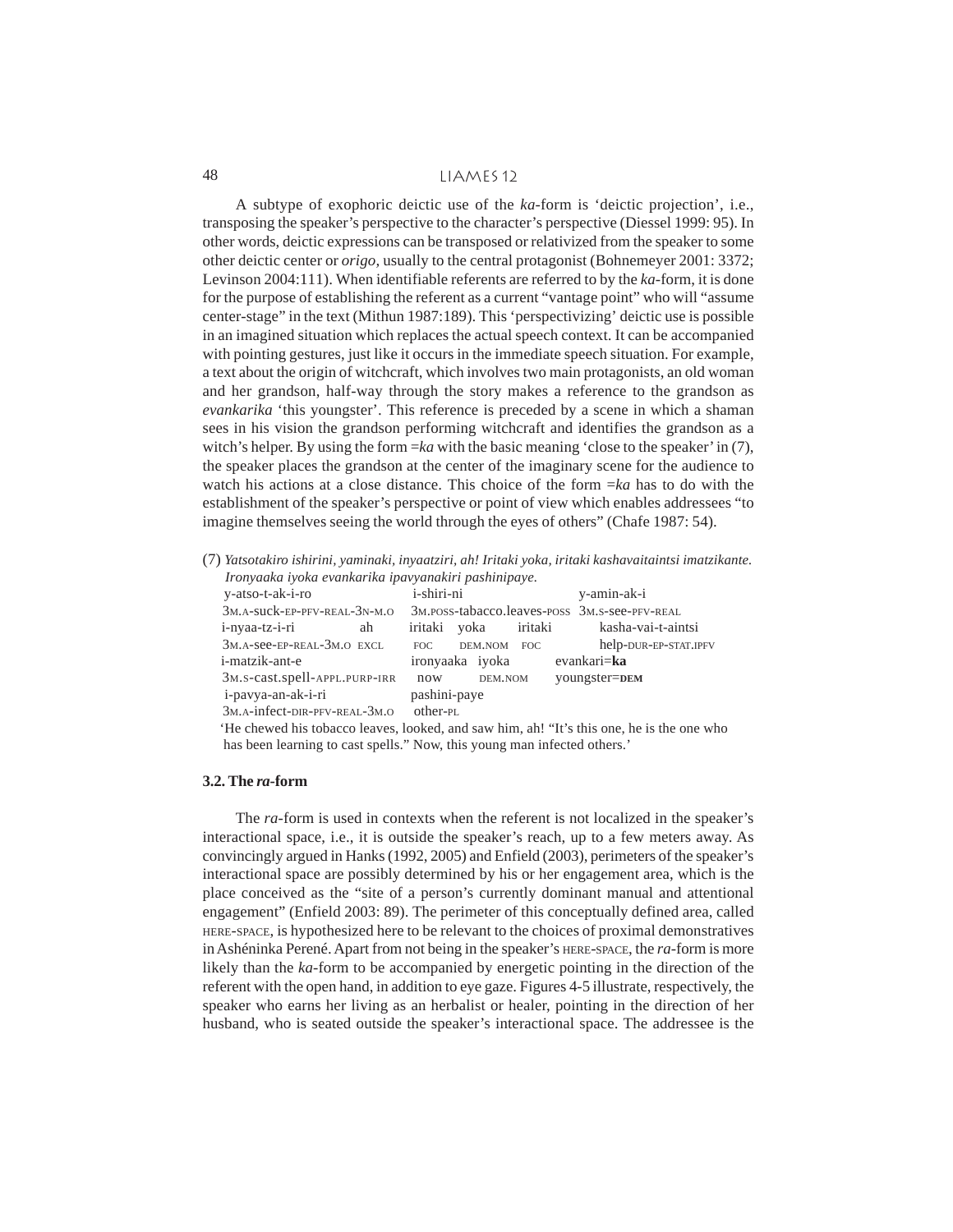robe-wearing male, shown in Figures 4-5, waiting to be treated with steamed herbs. Apart from the husband and the patient, other interactants include the speaker's son and the linguist. The speaker's articulation of the term *noimi-poroki=ra* [my.husband-group=DEM] 'that husband-bag-of-bones of mine' in (8) is accompanied by eye gaze and the movement of her left hand in the husband's direction.



Figure 4. The speaker makes a pointing gesture towards her husband, co-expressed with the form *ra*

Figure 5. The husband's location outside the speaker's interactional space



(8) *Airorika nantziro, iri anteroni noimiporokira.*

 airorika n-ant-tz-i-ro iri ant-e-ro-ni no-ime-poroki=**ra** when.not 1SG.A-do-EP-REAL-3N-M.O he do-IRR-3N-M.O-REL 1SG.POSS-husband-group=**DEM** 'When I don't do it, he will do it, that husband-bag-of-bones of mine.'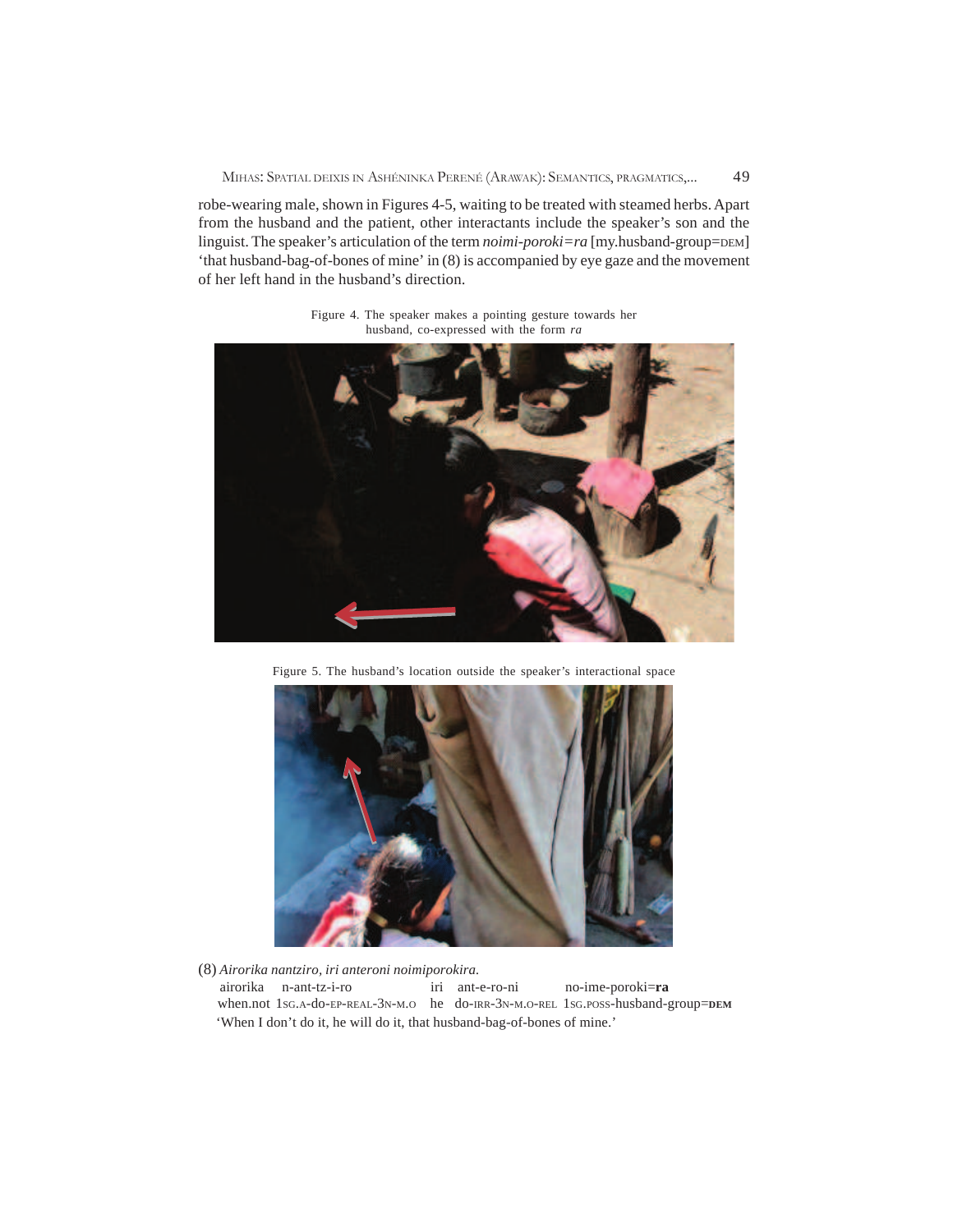The *ra*-form can be used to refer to an absent referent, located outside the speaker's interactional space but presumed to be close by, e.g., within the perimeter of the house. In example (9), the speaker states that she gave birth to her second daughter, *pashini irora neenstitera* [other NOM.DEM my.child.DEM] 'my other, that daughter', alone at home, rather than in a hospital. The *ra*-form in (9) co-occurs with the demonstrative adverb *ara* with the meaning 'not here/not in the speaker's interactional space'. The utterance's situational context involves the audience which consists of the speaker's mother (seated next to her in Figure 6), stepdad, her daughter, brother-in-law, and the linguist. Shortly after the speaker began the story of her first baby's birth, the daughter, who does not speak Ashéninka, went to the cooking area, located within a few meters from the video shoot site. The cooking area was separated by a curtain from the conversational space, and we couldn't see the daughter. While making a reference to her absent daughter, the speaker looked in the daughter's direction but she neither made a pointing gesture, nor indicated the daughter's location with a chin nod.



Figure 6. The younger female speaker makes a *ra*-marked reference to an absent human entity, known to be located on the premises, accompanied by eye gaze

(9) *Okimita pashini ironyaaka irora neentsitera saikaintsiri ara, aahatzi notzimiro pankotsiki.* o-kimi-t-a pashini ironyaaka irora n-eentsi-te=**ra** 3N-M.S-be.like-EP-REAL other now NOM.DEM 1SG.POSS-child-POSS=**DEM** saik**-**aintsi-ri ara aahatzi no-tzim-i-ro pankotsi-ki be.at-STAT.PFV-REL ADV.DEM also 1SG.A-give.birth-REAL-3N-M.O house-LOC 'Just like another daughter of mine who sat here, I also gave birth to her at home.'

As far as the contrastive use of demonstratives is concerned, the persistent use of the proximal form *ka* in contrast contexts manifests that the semantics of the two demonstrative markers do not involve distance values. Rather, they both indicate mere location of the referent. In particular, to contrast two replicas of fishing traps, *tsiynarentsi* and *shimperintsi*, both located in the speaker's interactional space, only the *ka*-form is used in *pashinika* 'this other (one)' in (10). Figure 7 shows that the speaker's reference to the fishing trap is co-expressed with the direct manipulation of the miniature trap. The contrast is achieved non-verbally, by eye gaze and by directly handing the object.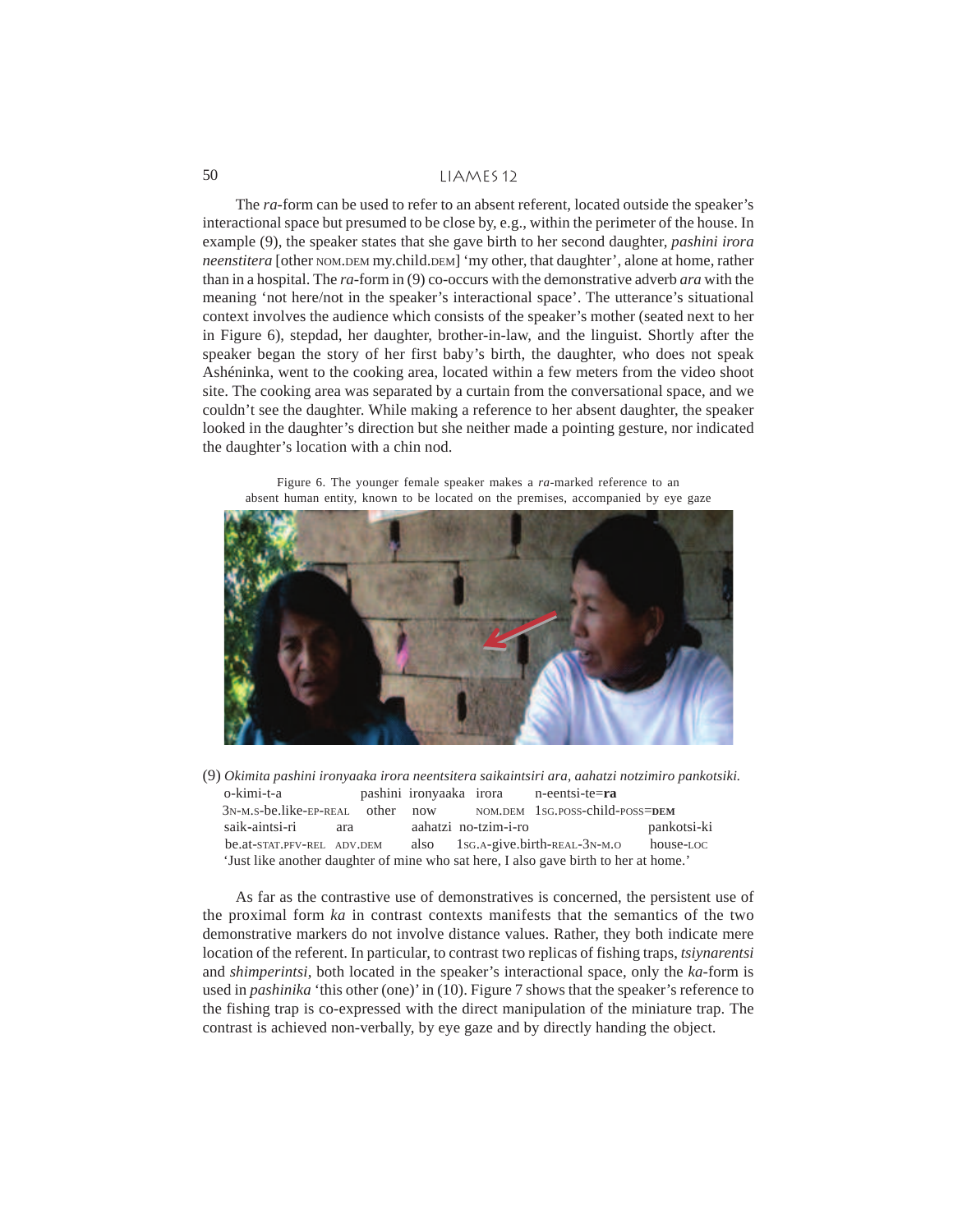MIHAS: SPATIAL DEIXIS IN ASHÉNINKA PERENÉ (ARAWAK): SEMANTICS, PRAGMATICS,... 51





(10) *Oka, pashinika irotaki ikantaitziri shimperintsi.* oka pashini=**ka** irotaki i-kant-ai-tz-i-ri shimperintsi NOM.DEM.N-M other=**DEM** FOC 3M.A-say-IMP.P-EP-REAL-3M.O fishing.trap 'This (one), the other (one) is called *shimperintsi*.'

# **3.3. The** *nta***-form**

The *nta*-form is typically used to make imprecise spatial deictic reference to objects located farther away from the speaker's engagement area. The object's spatial contiguity to the speaker may span a range from a few meters to a large-scale geographical distance. The object's invisibility is not of relevance, i.e., visible, partially visible, and invisible remote objects are encoded with =*nta*, as seen in (11), in which the speaker makes a reference to a remote hill whose view is obstructed by the mature trees and household structures. Neither do qualitative dimensions, e.g., the entity's number or boundedness, factor into the use of the *nta-*form. The deictic *nta-*reference is generally coupled with a co-articulated energetic pointing gesture or a chin nod, as well as eye gaze in the object's direction. In Figure 8, the speaker is seen pointing towards a relatively small area on the adjacent hill, reportedly inhabited by a mythical creature.



Figure 8. The speaker is pointing to a small area on the remote hill while co-articulating the distal *nta*-form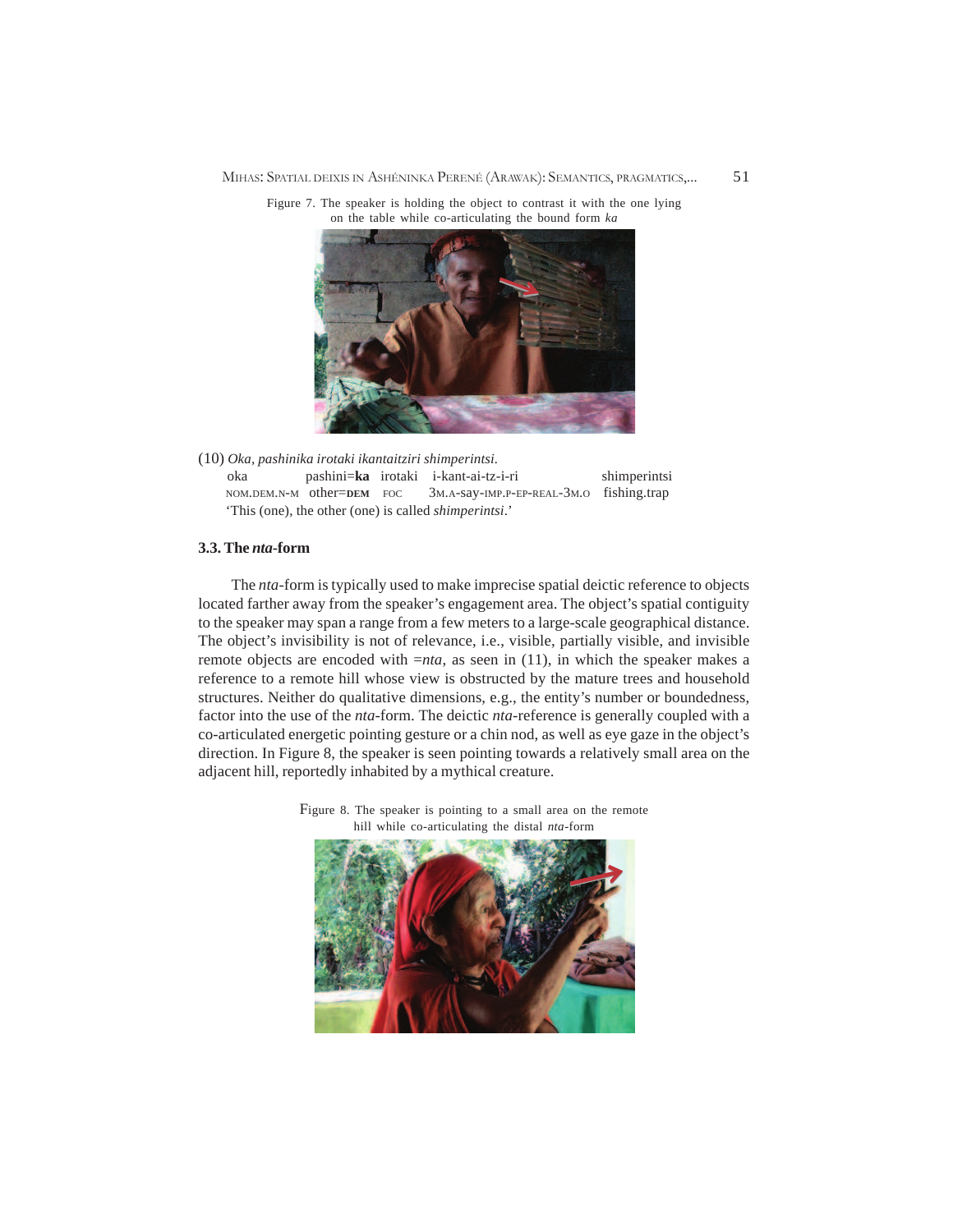(11) *Anta amenarini pairani otzishikinta.*

anta Ø-amen-a-ri-ni pairani otzishi-ki=**nta** DEM.ADV 1PL.A-see-REAL-3M.O-R.PST long.ago hill-LOC=**DEM** 'Over there we saw it [the creature] in the past, long ago on that hill over there.'

Some exophoric uses of the *nta*-form show an overlap with the *ra-*series in situations when the object is located within a few meters from the speaker. To gain insight into such uses, the macro-contextual factors should be looked into. For example, in (12), the speaker makes a reference to the fire as *paamari-ki=nta* [fire-LOC=DEM] 'that fire' while explaining to the addressees the initial phase of the herbal treatment. The audience includes the speaker's son, making an audio recording of the healing procedure, husband, the patient, and the linguist. The *nta*-form is selected despite the fire's close proximity to the speaker's engagement area, i.e., the area where the herbal treatment is being administered, as seen in Figure 9. The speaker's choice of *nta* rather than *ra* can be explained by the embeddedness of deictic construals into the daily lived environment where the accessibility of many objects is construed on the basis of multiple series of conversational exchanges which have to do with the maintenance of the fire, animals, surrounding vegetation, and other objects of the salient natural environment (Hanks 2005: 207). In the speakers' and addressees' ordinary practice, fire does not have to be mentioned previously in order for it to be salient in discourse, so the deixis in (12) points to "something in the intersubjective experience of common memory of the speaker and addressee" (Lyons 1977: 672). Note that the *nta*-form is typically used in the deictic function of pointing to an "inactive" referent, understood to be contextually available by means of its existence in the physical setting, while being in the addressee's long-term memory but not in his/her focal or peripheral consciousness (Chafe 1987: 25).





(12) *Novakotero paamarikinta, osaavatanaki.* no-v-ako-t-e-ro paamari-ki=**nta** o-saava-t-an-ak-e 1SG.A-put-APPL-EP-IRR-3N-M.O fire-LOC=**DEM** 3N-M.S-heat-EP-DIR-PFV-IRR 'I will put it [the bucket of water] in that fire, it will heat up.'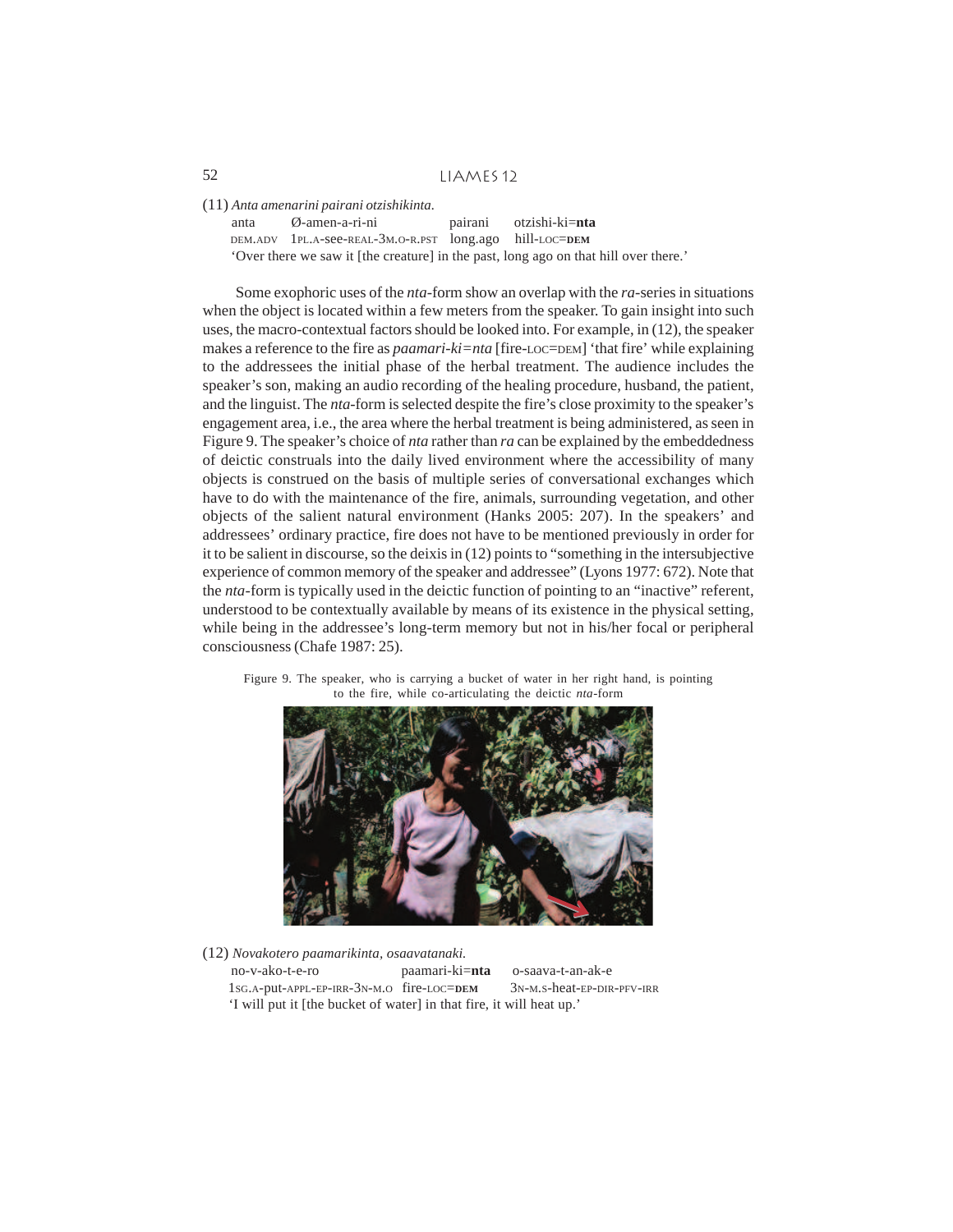# **4. NON-SITUATIONAL USE**

This section deals with non-situational uses of the bound demonstrative forms. This type contrasts with situational use, discussed in section 3, on the following grounds:(i) non-situational use disregards the speaker's actual position at the utterance time; (ii) non-spatial contexts such as prior talk, background knowledge, shared values are of relevance; (iii) co-articulation of pointing gestures is not common; (iv) reference is typically made to a physically absent (remembered or imagined) object (Senft 2004: 2; Hanks 2005:197, 201-205). In particular, the following nonsituational uses of the bound demonstrative forms have been identified: (i) participant tracking, (ii) introduction of new participants, and (iii) recognitional use. In what follows, a brief overview of each type will be provided.

# **4.1. Participant tracking**

By definition, participant tracking use makes reference to discourse participants in order to help the addressee keep track of what happens to whom (Himmelmann 1996: 226; Mithun 1987: 189-190). In the backward-looking participant tracking use, the tendency is to use the form *=ra*, a cross-linguistically common phenomenon when just one demonstrative marker specializes in tracking use (Himmelmann 1996: 226). In Ashéninka Perené, the choice of the bound demonstrative marker does not seem to depend on the activation state of the identifiable referent. Based on the taxonomy by Chafe (1987: 25) and Van Valin and LaPolla (1997: 200), the *ra*-form is found to refer to any identifiable (given) referent which is either *active* (i.e., the current focus of addressee's consciousness), *accessible* (i.e., not in the current focus but is inferentially and textually available), or *inactive* (i.e., neither in the focus nor periphery of the addressee's consciousness). The pervasive tracking use of the *ra*-form in Ashéninka Perené narratives is found within a discourse node (i.e., a paragraph), at a discourse node boundary, and across a discourse node boundary.

Continuing topics in Ashéninka Perené are typically expressed with unstressed personal pronouns and person markers on verbs. The bound demonstrative =*ra* is taken here to be co-referential with non-topical antecedents which are not currently in the addressee's focus of attention. For example, a story about three major characters, Mapitzi, his rival Kovari, and Kovari's unnamed, unfaithful wife, begins with a male protagonist's introduction, followed by the immediate mention of Mapitzi in a full definite, *ra*-marked NP, *mapitzira,* in the next sentence, as seen in (13). The first mention of Kovari's wife *iinara* 'this wife of his' is also encoded with  $=ra$ , as shown in (14); in the subsequent discourse nodes, the *ra*-marking of *iina* 'his wife' persists.

- (13) *Tsame akinkitsatakoteri mapitzi. Ironyaaka mapitzira kamoryantzi inatzi.*
	- tsame a-kinkitsa-t-ako-t-e-ri mapitzi ironyaaka mapitzi=**ra** kamorya-ntzi let's 1PL.A-talk-EP-APPL-EP-IRR-3M.<sup>O</sup> NAME now name=**DEM** erect.dam-NMLZ i-na-tz-i

3M.S-be-EP-REAL

'Let's talk about Mapitzi. This Mapitzi was an expert at making dams [to trap fish].'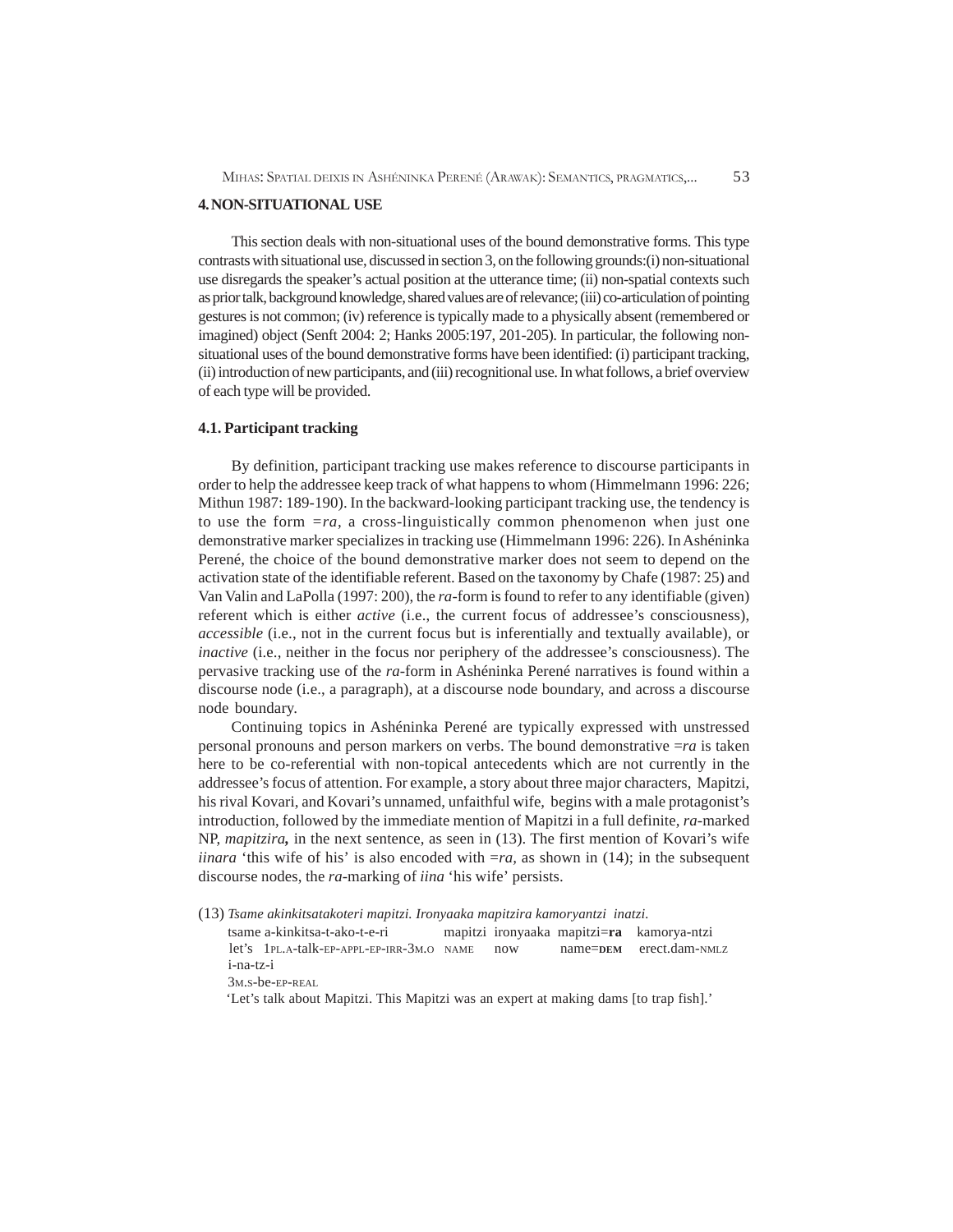|           | (14) Ironyaaka iinara Kovari, onintakiri.                   |             |                             |
|-----------|-------------------------------------------------------------|-------------|-----------------------------|
| ironyaaka | $i$ -ina $=ra$                                              | Kovari      | o-nint-ak-i-ri              |
| now       | $3M.POSS - wife = pem$                                      | <b>NAME</b> | $3N-M.A-love-PFV-REAL-3M.O$ |
|           | 'This wife of Kovari, she fell in love with him [Mapitzi].' |             |                             |

The use of the *nta*-form for backward-looking participant tracking is also possible, although uncommon. The Ashéninka Perené corpus provides evidence that an identifiable referent in any of the three activation states can be encoded by the *nta*-form, rather than by *=ra*. Example (15), cited from an ethnographic text about the menarche ceremony, is an illustration of the tracking use of the new participant *kompatsiri* 'spiritual father'. Once established in the preceding discourse, its second mention is encoded with the form *=nta*. For the purpose of forward-looking participant tracking use, either the nominal demonstrative *yora* 'that.masculine' or the personal pronoun *iroo* '3rd person singular non-masculine' is found. In (16)-(17), the forward-looking tracking devices, the nominal demonstrative *yora* and the personal pronoun *iroo* are used, respectively. Note that *iroo* is primarily found in the discourse deictic function, when it refers to the preceding stretch of discourse, focusing the addressee's attention on aspects of meaning.

- (15) *Ponya yaminaki aparoni oyompatsirityari. Kompatsirintaha iritaki potsoteroni ovoroki.* ponya y-amin-ak-i aparoni o-kompatsiri-t-ya-ri afterwards 3M.S-look.for-PFV-IRR one 3N-M.POSS-spiritual.father-EP-IRR-NMLZ kompatsiri=**nta**=ha iritaki potso-t-e-ro-ni o-poro-ki spiritual.father=**DEM**=EMPH FOC paint-EP-IRR-3N-M.O-REL 3N-M.POSS-face-LOC 'Then they will look for a spiritual father. That father is the one who will paint her face.'
- (16) *Ironyaaka maaroni ipimantaitziro ovanarontsiki, akante yora: saryomonka, atoonka, porootora.* ironyaaka maaroni i-pimant-ai-tz-i-ro o-vanarontsi-ki a-kant-e

 now all 3M.A-sell-IMP.P-EP-REAL-3N-M.O 3N-M.POSS-store-LOC 1PL.S-say-IRR **yora** saryomonka atoonka porootora **NOM.DEM** salmon tuna sardine 'Now everything is sold in the store, we will cite these: salmon, tuna, sardines.'

(17) *Iroo yookanakiri ashitairi: inyaani.*

| <b>iroo</b> y-ook-an-ak-i-ri             | ashi-t-ai-ri | 1-nyaa-ni                       |
|------------------------------------------|--------------|---------------------------------|
|                                          |              | 3 <sub>M</sub> . POSS-WOrd-POSS |
| 'This our Lord left [for us]: his word.' |              |                                 |

## **4.2. Introduction of new participants**

Introduction of new participants or the *new-this* use is a category of its own, viewed as an alternative to the introduction of a new referent with an indefinite NP (Wald 1983: 93). The source of the term '*new-this'* is attributed to the nominal demonstrative *this* in English, used to mark new information, e.g., 'There's **this** new girl at school today and she talks really funny' (Dixon 2003: 85). Some scholars treat the *new-this* use as a feature of proper situational use due to its propensity to firmly establish a new referent in the universe-of-discourse (e.g., Himmelmann 1996: 222). In Ashéninka Perené discourse, brand-new, low-topicality animate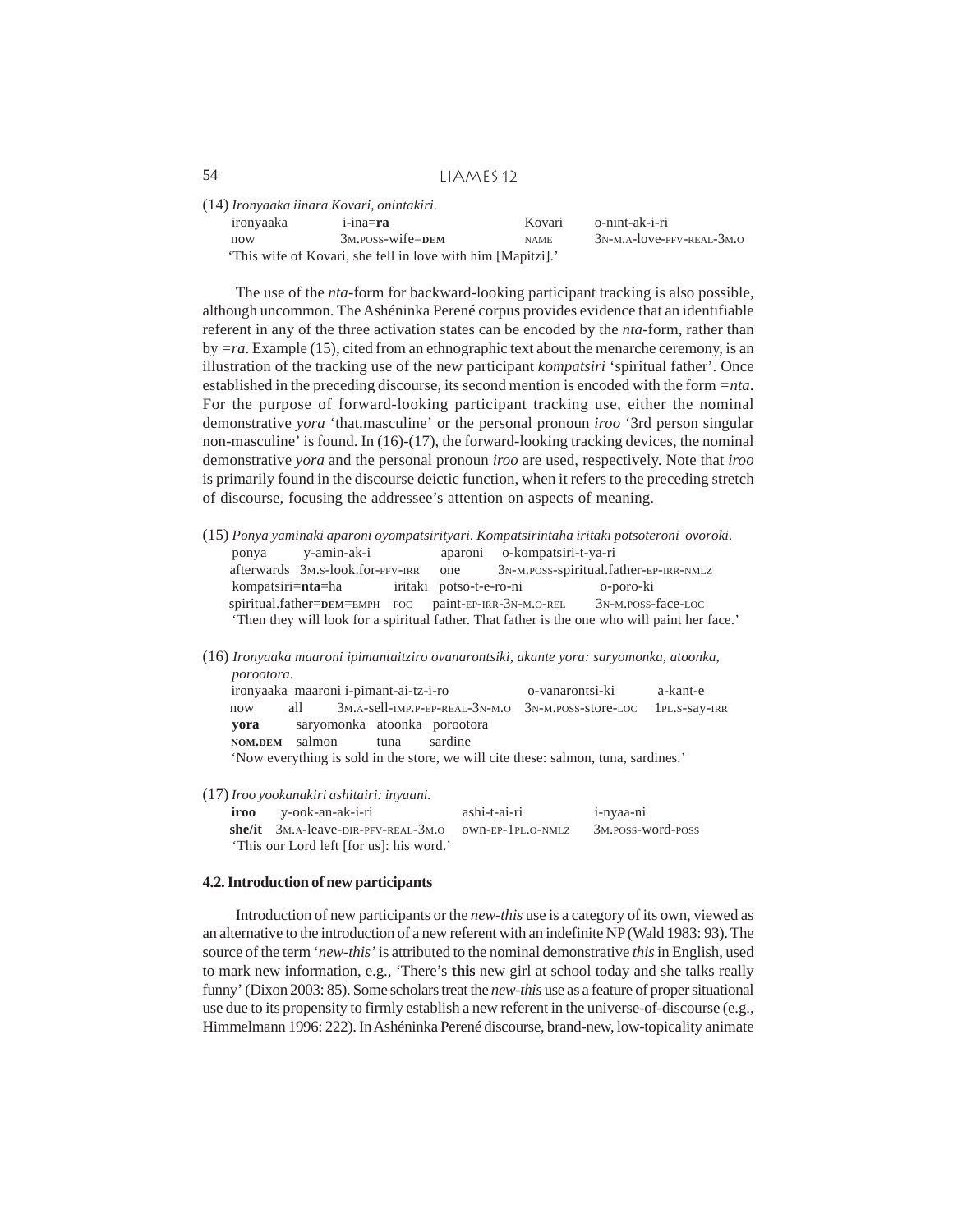and inanimate referents are frequently introduced by the *ra*-form, with the *nta*-form being marginally attested in this function. When the speaker introduces a brand-new entity *Tzivyaarini* or Salt River, in (18), the first reference *nihaara* 'this river' is encoded by *=ra.* In a similar vein, in (19), when nomadic men from the mountains are mentioned for the first time in the narrative, the *ra*-form marks *shiramparipayera* 'these men'.

| (18) Impampitsatzi ironyaaka nihaara, ikantaitziri Tzivyaarini.      |           |             |
|----------------------------------------------------------------------|-----------|-------------|
| i-m-pampitsa-tz-i                                                    | ironyaaka | nihaa=ra    |
| 3M.S-IRR-follow-EP-REAL now                                          |           | water=DEM   |
| i-kant-ai-tz-i-ri                                                    |           | Tzivyaarini |
| 3M.A-Say-IMP.P-EP-REAL-3N-M.O                                        |           | Salt.River  |
| 'He followed [rafts] along this river, they call it the Salt River.' |           |             |

(19) *Arika ihatahe shiramparipayera, yaanahero.*

 arika i-ha-t-ah-e shirampari-paye=**ra** y-a-an-ah-e-ro when 3M.S-go-EP-REGR-IRR man-PL=**DEM** 3M.A-take-DIR-REGR-IRR-3N-M.O 'When these men go back, they will take her along.'

#### **4.3. Recognitional use**

Recognitional use is argued to have at least two criterial properties. First, recognitional demonstratives do not have a referent in the preceding discourse or surrounding situation. Instead, they are used to activate information that is "discourse new but hearer old", shared by the speaker and the hearer due to common experience in the past (Diessel 1999:105-106). Specifically, the interlocutors share a certain type of 'personalized' knowledge "due to a common interactional history or supposedly shared experience" (Himmelmann 1996: 233; Fillmore 1982: 54). Typically, once the discoursenew-but-hearer-old object is identified, there will be no other mentions made to this referent in subsequent discourse. In Ashéninka Perené, recognitional use is expressed by the demonstrative form =*ra.* In fact, the recognitional form has composite morphology, comprised of *ra* plus an extra element *nki*, of unknown origin. The *ranki*-marked low topicality referential NP often occurs with the verbs *shiy* 'be like' or *kimi* 'resemble', as shown in (20)-(21).

Another central feature of the recognitional use is the speaker's concern with the sufficiency of the shared information, intended to allow the hearer to adequately identify the described referent (Himmelmann 1996: 230). This situation often results in an incorporation of "additional anchoring or descriptive information into a recognitional mention to make the intended referent more accessible" (1996: 230). In particular, relative clauses or other modifiers are a concomitant feature of recognitional uses whose function is to provide supplementary information about the referent in question and facilitate its identification (Diessel 1999: 107). Examples (20)-(22) make evident the syntactic dependency of the *ranki-*form which requires an additional specification. In (20), a temporal subordinate clause is used to facilitate the referent's identification, whereas in (21)-(22), a paratactic relative strategy is used to express the semantic linkage between the clauses.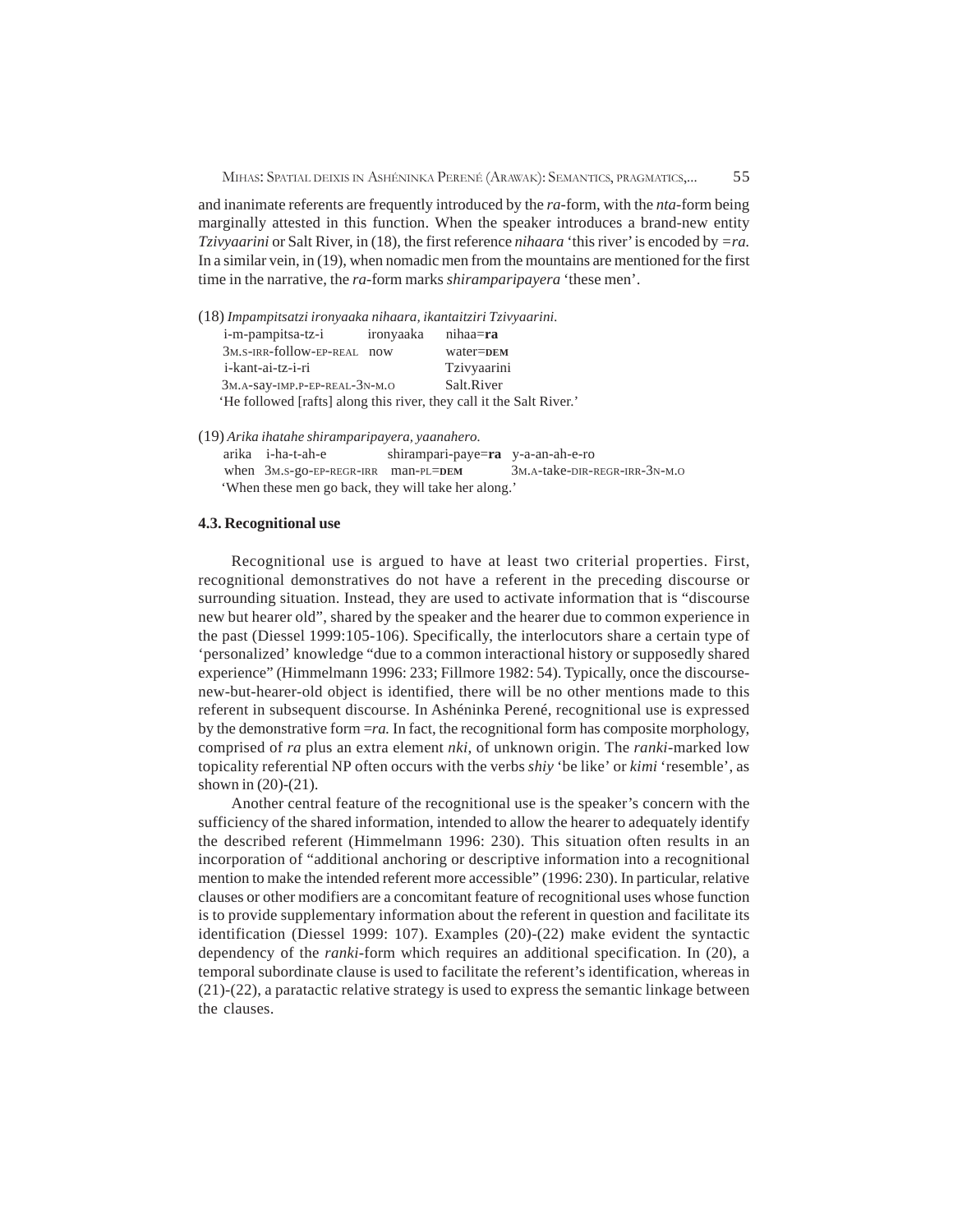- (20) *Ishiyari michiiranki arika inkatziye.* i-shiy-a-ri michii=**ranki** arika i-n-katziy-e 3M.A-be.like-REAL-3M.O cat=**RCG** when 3M.S-IRR-stand.erect-IRR 'He was like that cat when it stands up on its hind legs.'
- (21) *Ikimitari kiniriranki, hoo ooh ooh iritaki.*

| i-kimi-t-a-ri                                                                       | kiniri= <b>ranki</b>        | hoo | ooh | ooh         | iritaki |
|-------------------------------------------------------------------------------------|-----------------------------|-----|-----|-------------|---------|
| 3 <sub>M</sub> .A-resemble-EP-REAL-3 <sub>M</sub> .O                                | howler.monkey=RCG IDEO IDEO |     |     | <b>IDEO</b> | FOC.    |
| 'He resembles that howler monkey, [which sounds like] exactly <i>hoo ooh ooh.</i> ' |                             |     |     |             |         |

(22) *Itsova chorito antsipataro ampee kityonkariranki, kameetsarini aahatzita arika osokatya iraani.* i-tsova chorito a-n-tsipa-t-a-ro ampee 3M.POSS-beak parrot.species 1PL.A-IRR-join-EP-REAL-3N-M.O cotton kityonka-ri=**ranki** kameetsa-ri-ni aahatzita arika o-sok-aty-a iraani redness-ADJ=**RCG** be.good-ADJ-AUG also when 3N-M.S-pour-PROG-REAL blood 'We will combine a small parrot's beak with those red cotton [leaves], which are very good when there is bleeding.'

## **5. SYNTACTIC DISTRIBUTION**

This section provides a brief outline of the remarkably diverse syntactic distribution of =*ka,=ra*, and *=nta* which are found to function on three basic syntactic levels, namely those of noun phrase, predication, and (subordinate) clause. In this presentation, noun phrases are taken to refer to entities; predication is understood to be the result of a relationship between a predicate (which designates properties or relations) and its arguments (which refer to participants); and clause is defined as a syntactic unit which includes a predicate with arguments and non-arguments, and which encompasses the speech situation as a whole (Van Valin 2001: 205-206; Dik 1997: 78-83; Cristofaro 2003:109- 111). Note that on each level, introduced below, demonstrative reference assumes different functions.

- (i) *Noun phrase*. In a noun phrase, the spatial deictic enclitics attach to the head noun or NP constituent, typically specifying the referent's contiguity to the speaker in combination with the indication of the individual referent object's definiteness.
- (ii) *Predication*. In declarative sentences with a verb predicate, the demonstrative markers either attach to the verb host, or the spatial adverb which modifies it, or to the negative particles *te* or *airo,* which immediately precede the verb. In declarative affirmative sentences with a verb predicate, the bound forms tend to function as adverbial locality clitics. In negated declarative clauses, as well as imperative and interrogative sentences, the *ra-*form displays modal senses. Specifically, it expresses either the speaker's absolute certainty that the described events or situations are unreal in negated declarative clauses, or indicates epistemic possibility that the described events or situations are real in imperative constructions and questions about discourse participants (cf. Nuyts 2006: 6).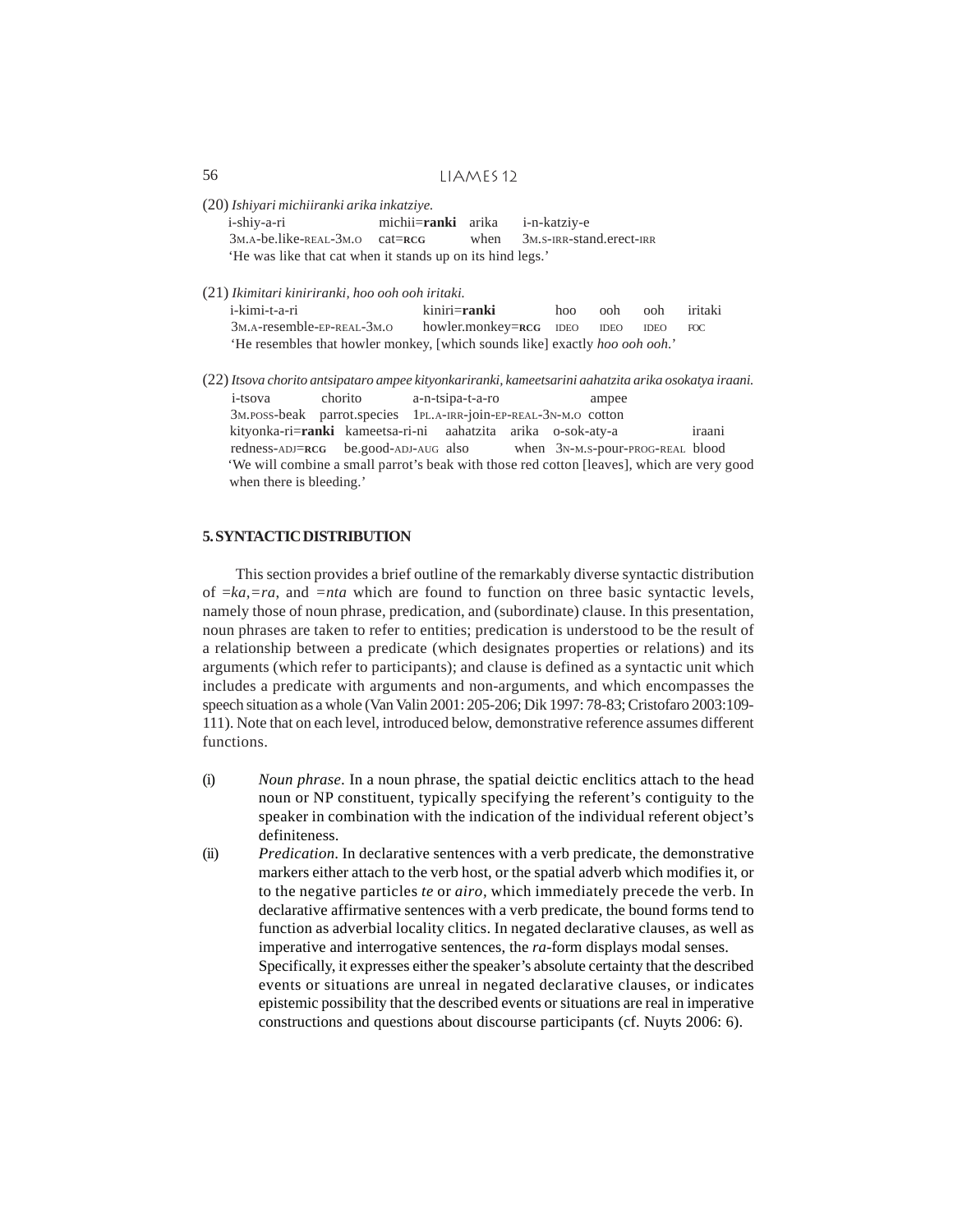(iii) *Subordinate clause.* In subordinate clauses, the bound markers attach to verb predicates as adverbial subordinators with the generic locative sense 'where'. Depending on discursive context, the *ra*-form can also have an abstract temporal sense 'when', when found in a subordinating function.

Now, I will address the role the bound markers play on each syntactic level in more detail. In noun phrases in (23)-(25), the enclitics occur word-finally, attaching to various operators of nominal morphology: the locative case suffix *-ki,* plural number suffix -*paye,* diminutive suffix *-ni,* and the *ri*-marked nominalized verb, respectively. The deictic bound forms can directly attach to the nominal root. When the bound forms are used for individuated reference, i.e., for singular, definite reference to objects, specifying the referent's relative distance vis-à-vis the speaker (cf. Hanks 2005:194; Lyons 1977: 647), they are taken here to function as demonstrative determiners.

- (23) *shirampari-paye=ra* man-**PL**=DEM 'the men'
- (24) *paamari-ki=nta* fire-**LOC**=DEM 'in the fire'
- (25) *otyapi-nya-ki-ni=ka* down-CL:vacuous.round-LOC-**DIM**=DEM 'the area which is a little bit under the cave'
- (26) *ar-atsi-ri=ka* fly-STAT.IPFV-**NMLZ**=DEM 'the one which flies'

The identification of the categorial status of the bound forms is complicated by the fact that the spatial deictic forms frequently co-occur with independent nominal demonstratives and demonstrative identifiers, as seen in (27)-(28). Enclitics are generally expected to be interchangeable with unbound stressed forms, whereas suffixes are obligatory in this context (Diessel 1999: 24-25). Crucially, the bound forms are not obligatory, and either a free nominal demonstrative, or a corresponding enclitic, or both are commonly used in a given pragmatic context. Although the unconstrained co-occurrence of the Ashéninka Perené bound forms with independent demonstratives in noun phrases is suggestive of their intermediate syntactic status, their phrasal nature points to their clitichood, observed in situations when they appear on a nominal constituent rather than on the head noun, as shown in (29) (cf. Anderson 1992: 198-223).

- (27) *iroka kooya=ka* **this.N-<sup>M</sup>** woman=**DEM** 'this woman'
- (28) *niri=ka yoka otyapinyaaki-ni=ka* **DEM.ID=DEM NOM.DEM** lower.area-DIM=**DEM** 'Here it is, this area a little bit down.'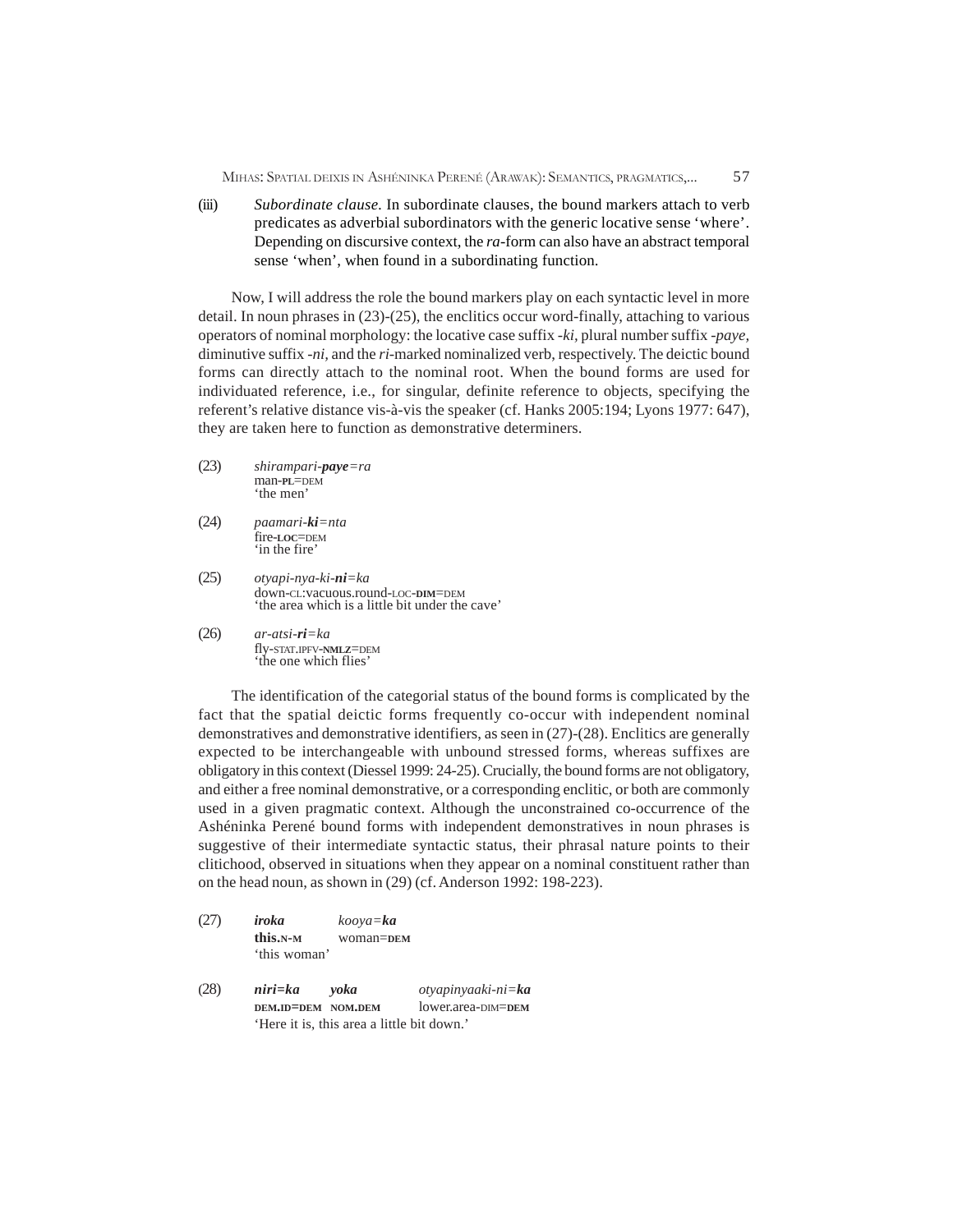(29) *pashini=nta oyaariri* other=**DEM** her.brother 'her other brother'

On the predication level, as seen in (30)-(31), the demonstrative clitics point to the event's or situation's place, fulfilling the function of adverbial adverbs. The verb predicates, marked with demonstrative enclitics, often co-occur with the demonstrative adverbs used as verb modifiers, as seen in (31).

- (30) *Paita saikatsirinta?* paita saik-atsi-ri=**nta** WH be.at-STAT.IPFV-REL=**ADV**.**DEM** 'What is over there?'
- (31) *Akaha okantakintsitapakaka ironyaaka Maninkanironi.* aka=ha o-kant-a-kintsi-t-ap-ak-a=**ka** ironyaaka Maninkanironi DEM.ADV=EMPH 3N-M.S-be-EP-neck-EP-DIR-PFV-REAL=**ADV**.**DEM** now NAME 'Here, the incline of the hill is here, called Maninkanironi.'

In the subordinate clauses in (32)-(33), the *ra*-form occurs on the subordinate verbs in the subordinating adverbial function, expressing the 'where' and 'when' senses, respectively. Among the bound demonstrative forms, only =*ra* with the core absentive locative sense 'not here/not in the speaker's interactional space', has a temporal subordinating extension 'when'. The *=ka* and *=nta* forms retain their adverbial locative semantics, while giving rise to an abstract subordinating locative sense of 'where', as seen in (34).

| (32) | Ipyaakeri ironyaaka atzinakapakerira.                                                                  |  |  |  |  |
|------|--------------------------------------------------------------------------------------------------------|--|--|--|--|
|      | i-pya-ak-i-ri<br>ironyaaka atzin-ak-ap-ak-i-ri=ra                                                      |  |  |  |  |
|      | 3M.s-disappear-PFV-REAL-3M.O now crush-CAUS.SOC-DIR-PFV-REAL-3M.O=SUB                                  |  |  |  |  |
|      | 'He [the tiger] disappeared, where the stone crushed him.'                                             |  |  |  |  |
| (33) | Ironyaaka oyaariripayera imishiyakiri, irira ipasavaitakirira.                                         |  |  |  |  |
|      | o-yaari-ri-paye=ra<br>i-mi-shiy-ak-i-ri<br>ironyaaka                                                   |  |  |  |  |
|      | $3N-M.Poss-brother-Poss-PL=DEM$<br>3M.A-CAUS-escape-PRF-REAL-3M.O<br>now                               |  |  |  |  |
|      | iri=ra<br>i-pas-av-ai-t-ak-i-ri=ra                                                                     |  |  |  |  |
|      | 3M.A-punish-DIR-IMP.P-EP-PFV-REAL-3M.O=SUB<br>father=DEM                                               |  |  |  |  |
|      | 'When the father punished them, they, her brothers, were forced to leave [the house].'                 |  |  |  |  |
| (34) | Ari ivaryaantzi ironyaaka, okanta okovenkatzinta.                                                      |  |  |  |  |
|      | ironyaaka okanta o-kovenka-tz-i=nta<br>ari i-vary-ant-tz-i                                             |  |  |  |  |
|      | PP 3M.S-make.fall-CUST-EP-REAL now<br>3 <sub>N</sub> -M <sub>.S</sub> -be.dangerous-EP-REAL=SUB<br>AUX |  |  |  |  |
|      | 'He would make [people] fall, where it was dangerous.'                                                 |  |  |  |  |

In hortative imperative constructions 'you will/won't do that, right?' in (35)-(36), which express an invitation to the addressee to act, the *ra-*form has a sense of potential modality, or possibility/ hypotheticality of a future action, carried out by the addressee.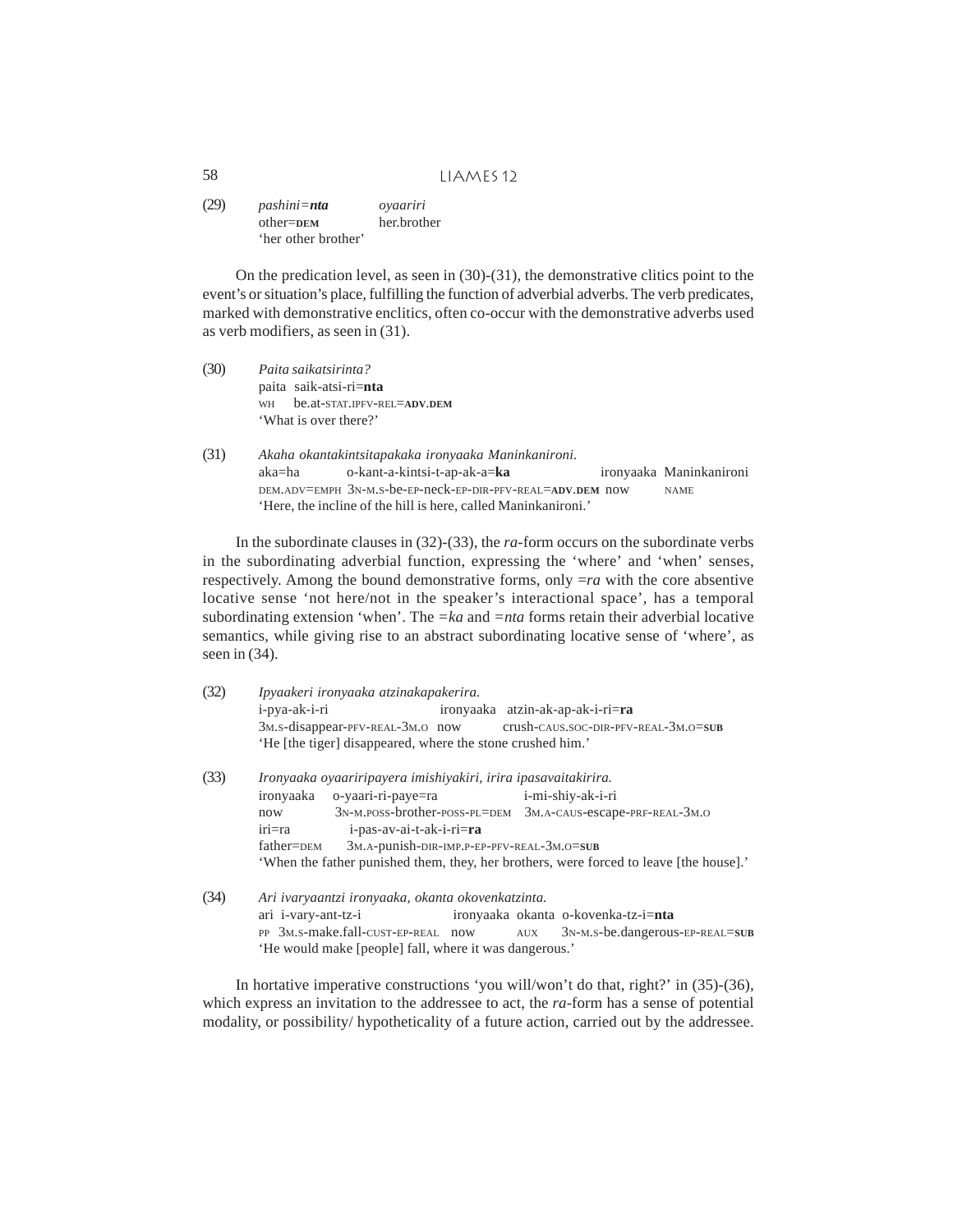Note that in Ashéninka Perené, there is no dedicated imperative paradigm, and commands are expressed via irrealis marking, often in combination with modal morphology, used to modify the force of command (e.g., dubitative *=ma~=taima*, counterfactual *=(tya)mi*). The imperative is undistinguishable from a polite request since the verb obligatorily takes subject person marker and irrealis inflection to express an unrealized action, as seen in (36). In negated irrealis clauses, including negated imperatives, the verb is marked for realis, as shown in (35). Clearly, Ashéninka Perené speakers use non-indicative modalities as a politeness strategy to soften a command and infuse it with polite overtones (cf. Aikhenvald 2010: 142).

- (35) *Airo pinyaatsavaitarotsira.* airo pi-nyaatsa-vai-t-a-ro-tsi=**ra** NEG.IRR 2S-play-DUR-EP-REAL-3N-M.O-NEG=**DEM** 'You won't play with it, right?'
- (36) *Pisaikera.* pi-saik-e=**ra** 2S-sit-IRR=**DEM** 'You'll sit down, won't you?'

In interrogative sentences, the *ra*-form cliticizes to the interrogative pronoun *tsika* with the basic meaning 'where' or *ninka* 'who', and is invariably followed by the modal clitic  $=tva$  which typically expresses the speaker's impatience, annoyance, or exasperation, e.g., *tsame=tya* [come.on-EXSP] 'let's go, for Pete's sake'. When used in queries about core and peripheral arguments in propositions relating to the present, *=ra* has an epistemic possibility sense, as seen in (37)-(38). The basic characteristic of the composite morpheme *=ra=tya* is the speaker's reliance on mere conjecture in lieu of any sensory evidence or logical reasoning as a source of information.

|      | Tsikaratya ipaitaka?                |                       |             |  |  |
|------|-------------------------------------|-----------------------|-------------|--|--|
|      | $tsika = ra = tya$                  | i-pait-a=ka           |             |  |  |
|      | WH=DEM=EXSP                         | 3м.s-be.called-real=o |             |  |  |
|      | 'What could it be?'                 |                       |             |  |  |
| (38) | Ninkaratya ashitariri eentsira?     |                       |             |  |  |
|      | ninka=ra=tya                        | ashi-t-a-ri-ri        | eentsi=ra   |  |  |
|      | $who=DEM=EXSP$                      | OWN-EP-REAL-3M.O-REL  | $child=DEM$ |  |  |
|      | 'Who could be that child's father?' |                       |             |  |  |

Yet in the syntactic contexts involving constituent and clausal negation, the *ra*-form is found to express a modal sense of the speaker's certainty about the truth of the proposition. The negated clause is interpreted as containing a strong emphatic assertion. In particular, when*=ra* is inserted between the negative particles *te* 'realis negator' and *airo~eero* 'irrealis negator' and the verb, it is translated as 'never', 'absolutely', as seen in (39)-(40). Typically, no constituent is allowed to intervene between the verb predicate and negative operators. Example (39) is an illustration of the epistemic use of the *ra*-form,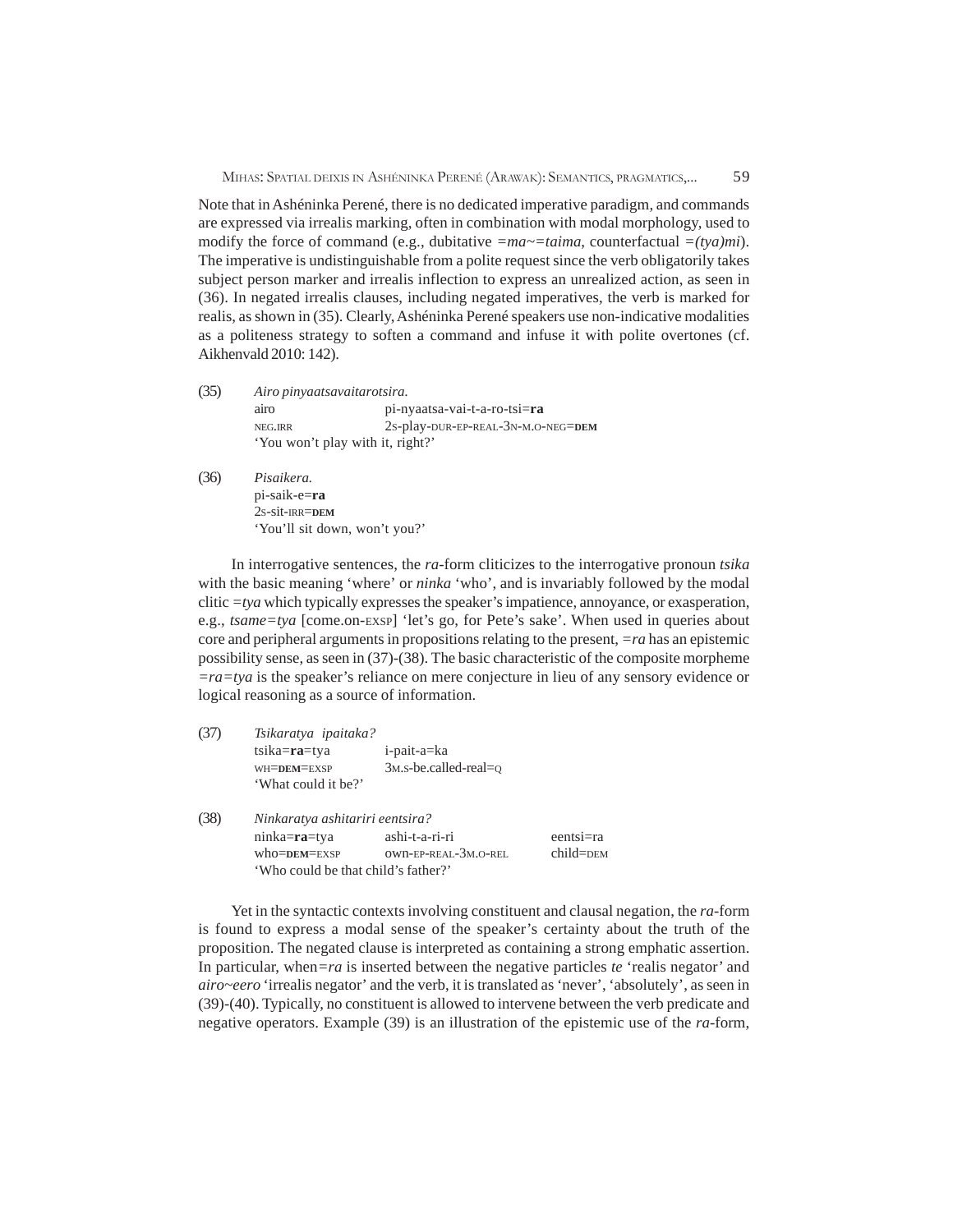expressing the speaker's absolute certainty about the truth of the proposition in a negated clause. Note that *=ra* also cliticizes to the nominalized verb *yoteroni* 'the one who will know it' to introduce a brand new referent, the speaker's mother-in-law who claimed to know the jungle well and insisted on her companion following her directions. As the story goes, the two women circled around the same spot for hours before the speaker convinced her mother-in-law to consider a different way out. The epistemic certainty function of the form *=ra* is also observed in sentential negation context in (41), expressed with the negative polarity verb *kaari* 'be not the case.'

| (39) | Tera nonintatyeri shiramparira!                                                                           |                                                                |               |  |  |  |
|------|-----------------------------------------------------------------------------------------------------------|----------------------------------------------------------------|---------------|--|--|--|
|      | $te = ra$                                                                                                 | no-nint-aty-e-ri                                               | shirampari=ra |  |  |  |
|      | NEG.REAL=DEM                                                                                              | $1$ <sub>SG</sub> , $A$ -like-prog-trp- $3$ <sub>M</sub> , $O$ | man=DEM.NOM   |  |  |  |
|      | 'I sure never liked that man!'                                                                            |                                                                |               |  |  |  |
| (40) | Eerora nayiri.                                                                                            |                                                                |               |  |  |  |
|      | $airo = ra$                                                                                               | n-ayi-ri                                                       |               |  |  |  |
|      | NEG.IRR=DEM                                                                                               | $1$ <sub>SG</sub> , $A$ -take, $IRR - 3$ <sub>M</sub> , $O$    |               |  |  |  |
|      | 'I'll absolutely never marry him.'                                                                        |                                                                |               |  |  |  |
| (41) | Kaarira yoteronira, ari ontzimpinakakai.                                                                  |                                                                |               |  |  |  |
|      | kaari= <b>ra</b>                                                                                          | vo-t-e-ro-ni=ra                                                | arı           |  |  |  |
|      | $NP = DEM$                                                                                                | know-EP-IRR-3N-M.O-REL.IRR=DEM.NOM                             | PP            |  |  |  |
|      | o-n-tzimpin-ak-ak-ai                                                                                      |                                                                |               |  |  |  |
|      | 3N-M.A-IRR-get.lost-CAUS.SOC-PFV-1PL.O                                                                    |                                                                |               |  |  |  |
|      | It will absolutely not be the case that the one who will know it [the jungle], will<br>make us get lost.' |                                                                |               |  |  |  |

# **6. CONCLUSIONS**

As indicated in the Introduction, this paper's objective was to examine the semantics, pragmatics, and syntactic distribution of the demonstrative enclitics *=ka, =ra*, and *=nta*. With regard to the semantic content of the markers, this analysis has demonstrated that the spatial deictic enclitics encode, essentially, a two-way distinction: 'near speaker' (=*ka* and *=ra*) and 'far from speaker' (*=nta*). The two proximal deictic forms *=ka* and *=ra* have been found to have opposing values of 'close to the speaker/in the speaker's interactional space' and 'not close to the speaker/not in the speaker's interactional space (absent)', respectively. The basic function of the bound demonstrative forms is that of markers of nominal definiteness (cf. Dryer 2011: Chapter 37). The two-way distinction, proximal vs. distal, is shown in Table 1 to hold for other categories of the Ashéninka Perené demonstrative system, including demonstrative adverbs, nominal demonstratives, and demonstrative identifiers. Specifically, when the bound demonstrative markers are used in the formation of nominal demonstratives (which function as noun modifiers or arguments) and demonstrative identifiers in verbless clauses, they morphologically specify distance from the speaker to the referent. The historical source of the demonstrative enclitics is attributed to the demonstrative adverbs.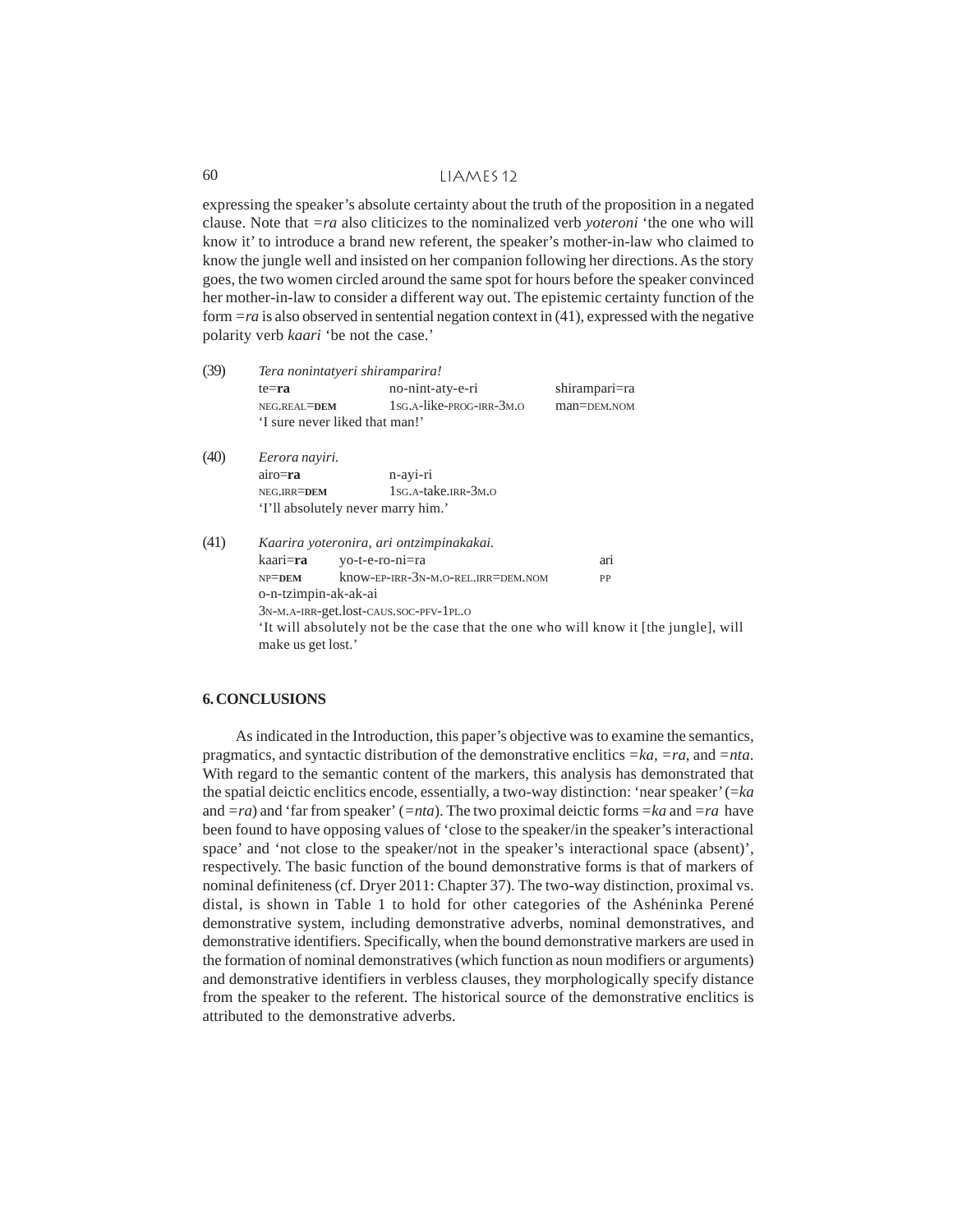As far as the question of the markers' selection criteria is concerned, this analysis has sufficiently demonstrated that an interactive situation cannot be described in terms of mere spatial values and immediate physical situation surrounding the speaker and the addressee and that the most relevant criteria for demonstrative selection may be linked to shared memories, background knowledge, prior talk, and other factors. To this end, it has been shown that in situational (deictic) use, the most relevant criteria for the ways of identifying the referent is its spatial contiguity to the speaker, touching or direct contact with the referent, pointing with a hand or chin in its direction, and eye gaze. Nonetheless, example (12) has illustrated a peculiar situational use of *=nta* in *paamarikinta* 'in that fire', when the spatial dimension of the physical situation is canceled by the relevance of the referent object's salience and accessibility in the addressee's consciousness. In Ashéninka Perené discourse, the rule of thumb is to use *=ra*, when an object is located within the perimeter of the living area but outside of the speaker's immediate engagement area, but to select *=nta* to refer to remote objects located far from the speaker. In that particular situation, when the speaker made a reference to the fire, the demonstrative selection was based on the "inactive" status of the salient referent, which is typically marked by =*nta*. A detailed summary of the demonstratives' selection criteria is given in Table 2.

As to the demonstratives' uses in nominal reference, it has been revealed that apart from the deictic referential, gestural use, other pragmatic functions of the bound markers are participant-tracking in prior discourse, introduction of new participants, and recognitional use. In particular, *=ra* has been found to occur both situationally and non-situationally whereas *=ka* and *=nta* are essentially used situationally. In the case of =*nta*, data indicate a possibility of its non-situational uses in participant tracking of salient objects of natural environment whose activation status is described as "inactive" in the hearer's focus of attention, as well as in introducing new participants.

In relation to the markers' uses, their functional markedness is considered here in terms of Aikhenvald and Dixon (1998), as relating to the context of use: "the marked terms may be used each in a restricted, specifiable context, with the unmarked term being used in all other circumstances" (60). As seen in Table 2, with respect to *=ka* and *=nta*, *=ra* is a functionally unmarked term. In Table 2, the demonstratives' uses are given in small caps, whereas the selection criteria appear as small bullets.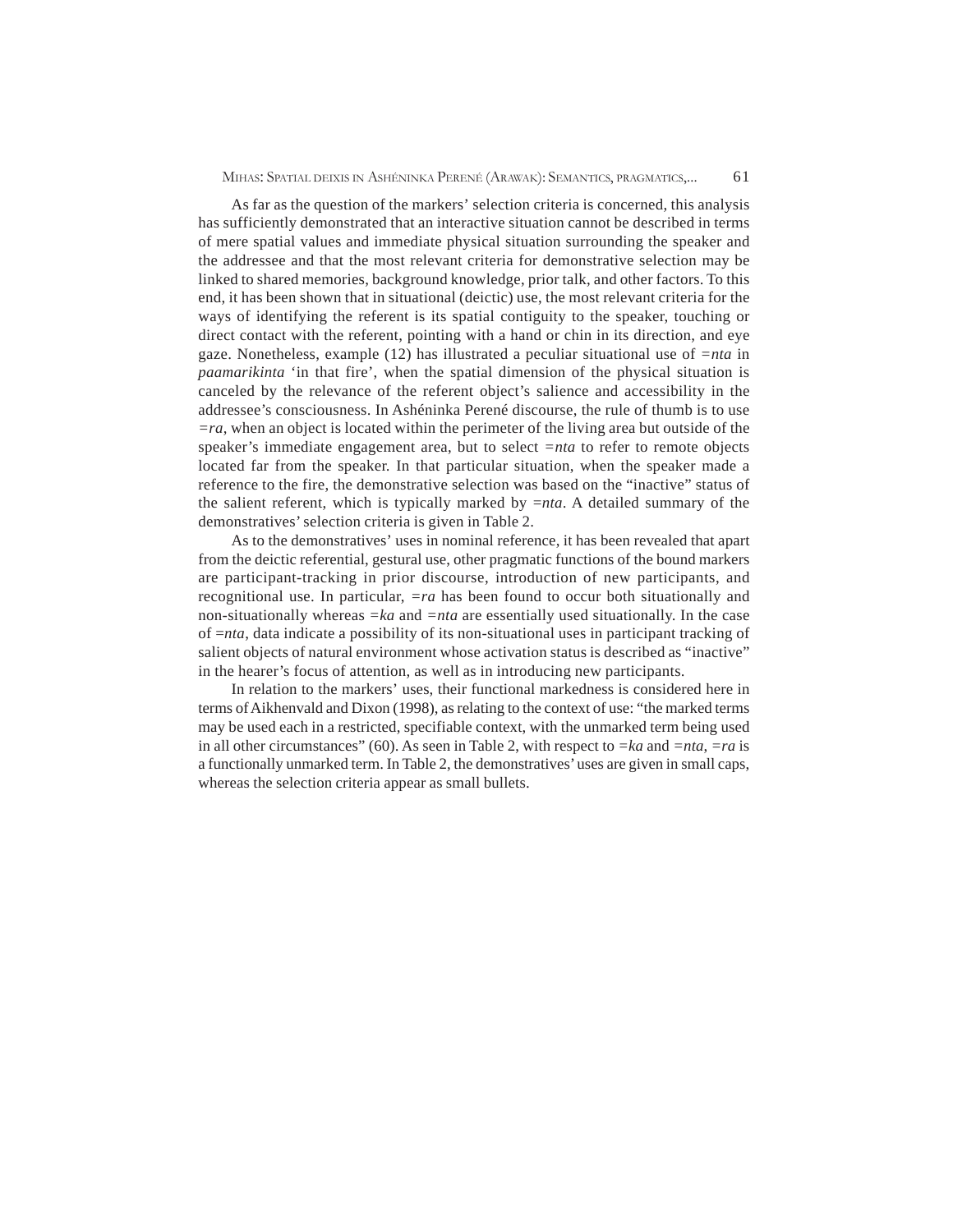# Table 2. Summary of the demonstrative markers' selection criteria in pragmatic functions

| <b>FORM</b> | <b>SELECTION CRITERIA/FUNCTIONS</b>                                                                                                                                                         |                                                                                                                                                                                                                                                                                                                                                                                                                                                                                                                                                                                     |  |  |  |
|-------------|---------------------------------------------------------------------------------------------------------------------------------------------------------------------------------------------|-------------------------------------------------------------------------------------------------------------------------------------------------------------------------------------------------------------------------------------------------------------------------------------------------------------------------------------------------------------------------------------------------------------------------------------------------------------------------------------------------------------------------------------------------------------------------------------|--|--|--|
|             | SITUATIONAL (DEICTIC) GESTURAL USE                                                                                                                                                          | NON-SITUATIONAL (NON-DEICTIC) USE                                                                                                                                                                                                                                                                                                                                                                                                                                                                                                                                                   |  |  |  |
| $=k a$      | close to the speaker, in the speaker's<br>$\bullet$<br>interactional space<br>touching, direct handling of object, low<br>$\bullet$<br>energy pointing with a hand<br>eye gaze<br>$\bullet$ |                                                                                                                                                                                                                                                                                                                                                                                                                                                                                                                                                                                     |  |  |  |
| $=ra$       | not close to the speaker/not in the<br>٠<br>speaker's interactional space<br>energetic pointing with a hand, or a<br>$\bullet$<br>chin nod<br>eye gaze                                      | (MAJOR) PARTICIPANT TRACKING<br>medium-to-high topicality<br>"active"/ "accessible"/ "inactive" status in the<br>addressee's consciousness<br><b>INTRODUCTION OF NEW PARTICIPANTS</b><br>no mention in prior discourse<br>$\bullet$<br>low topicality<br>$\bullet$<br>likely to be topic of subsequent discourse<br><b>RECOGNITIONAL USE</b><br>low topicality<br>$\bullet$<br>no mention in prior discourse<br>$\bullet$<br>unlikely to be topic of subsequent discourse<br>$\bullet$<br>shared knowledge with the addressee due to<br>$\bullet$<br>personal history or experience |  |  |  |
| $=$ nta     | far from the speaker<br>٠<br>energetic pointing with a hand, or a<br>chin nod<br>eye gaze                                                                                                   | PARTICIPANT TRACKING<br>typically, salient object of natural environment<br>٠<br>"inactive" status in the addressee's<br>$\bullet$<br>consciousness<br>INTRODUCTION OF NEW PARTICIPANTS (UNCOMMON)<br>no mention in prior discourse<br>$\bullet$<br>low topicality<br>$\bullet$<br>likely to be topic of subsequent discourse                                                                                                                                                                                                                                                       |  |  |  |

Finally, this analysis of the demonstrative bound forms has demonstrated that spatial deictic anchoring in Ashéninka Perené is remarkably pervasive. The spatial deictic enclitics appear in an intricate system of localizations exhibiting various links between location in space and the organization of syntactic structure (cf. Robert 2006 on the semantics and syntax of the Wolof spatially indeterminate demonstrative -*u*). The close examination of presented data has shown that functions of the Ashéninka Perené bound markers are not limited to nominal reference. They are also used with verb predicates as either adverbial locality clitics or modal operators, and in clause combining as subordinating temporal and locative conjunctions. The summary of the syntactic distribution and functions of the bound demonstrative markers is given in Table 3.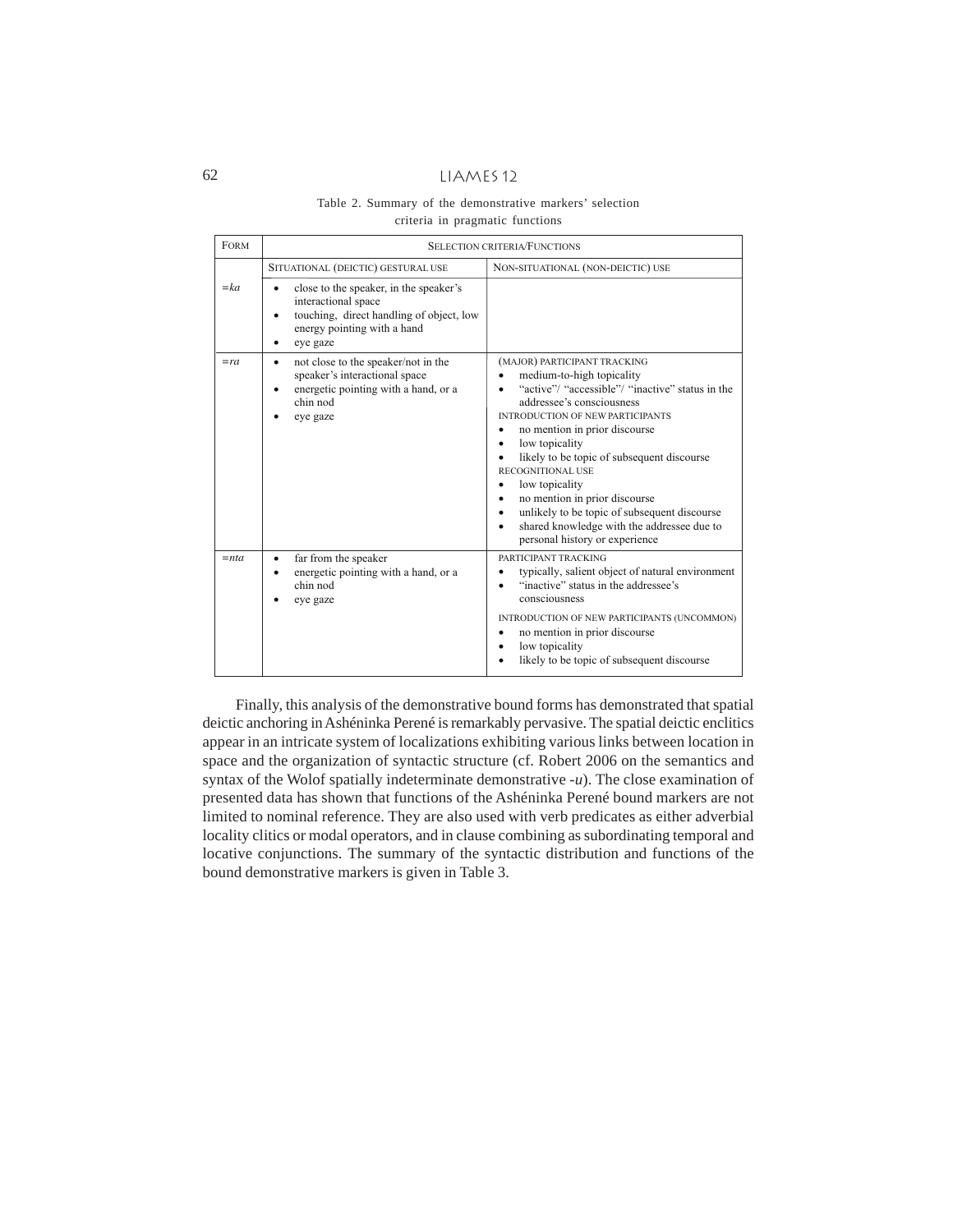| <b>SYNTACTIC LEVEL</b> | <b>FORM</b>            | <b>FUNCTION</b>                     | <b>MOOD</b><br><b>AND POLARITY</b><br><b>VALUES</b>         |
|------------------------|------------------------|-------------------------------------|-------------------------------------------------------------|
| Noun phrase            | $=ka, = ra, = nta$     | demonstrative determiner            |                                                             |
| Predication            | $=ka = ra$ , $= nta$   | adverbial modifier of place         | affirmative declarative                                     |
|                        | $= ra$ , $= nta$       | epistemic certainty                 | negated declarative                                         |
|                        | $=ra$                  | epistemic possibility               | negated and non-negated<br>imperative; content<br>questions |
| Subordinate clause     | $=ka$ , $=ra$ , $=nta$ | subordinator<br>locative<br>'where' | non-negated                                                 |
|                        | $=ra$                  | subordinator<br>'when'<br>temporal  |                                                             |

Table 3. Summary of distribution and functions of the bound demonstratives

#### \_\_\_\_\_\_\_\_\_\_\_ **REFERENCES**

- AIKHENVALD, Alexandra (2010). *Imperatives and Commands*. Oxford: Oxford University Press. \_\_\_\_\_; DIXON, R. M. W. (1998). Dependencies between grammatical systems. *Language* 74 (1): 56-80.
- ANDERSON, Stephen (1992). *A-Morphous Morphology*. Cambridge: Cambridge University Press.
- \_\_\_\_\_; KEENAN, Edward (1985). Deixis. In Timothy Shopen (ed.). *Language Typology and Syntactic Description*, *Vol. 3*, pp. 259-308. Cambridge: Cambridge University Press.
- BOHNEMEYER, Jürgen (2001). Deixis. In Neil J. Smelser, Paul B. Baltes (eds.). *International Encyclopedia of the Social and Behavioral Sciences, Vol. 5*, pp. 3371-3375. Oxford:Elsevier.
- CHAFE, Wallace (1987). Cognitive constraints on information flow. In Russell Tomlin (ed.). *Coherence and Grounding in Discourse*, pp. 21-52. Amsterdam: John Benjamins.
- CRISTOFARO, Sonia (2003). *Subordination.* Oxford: Oxford University Press.
- DENNY, J. Peter (1982). Semantics of the Inuktikut (Eskimo) spatial deictics. *International Journal of American Linguistics* 48 (4): 359-384.
- DIK, Simon C. (1997). *The Theory of Functional Grammar: Part 1: The Structure of the Clause*. 2<sup>nd</sup> revised edition, ed. Kees Hengeveld. Berlin/New York: Mouton de Gruyter.
- DIESSEL, Holger (1999). *Demonstratives: Form, Function and Grammaticalization*. Amsterdam: John Benjamins.
- DIXON, R. M. W. (2003). Demonstratives: A cross-linguistic typology. *Studies in Language* 27 (1): 61-112.
- DRYER, Mathew (2011). Definite articles. Chapter 37. In Matthew Dryer, Martin Haspelmath (eds.). *The World Atlas of Language Structures Online*. Available at: http://wals.info/chapter/37/. Accessed: 06/02/2012.
- ENFIELD, Nicholas (2003). Demonstratives in space and interaction: Data from Lao speakers and implications for semantic analysis. *Language* 79 (1): 82-117.
	- \_\_\_\_\_.(2005). Comments on William Hanks' "Explorations in the deictic field". *Current Anthropology* 46 (2): 212.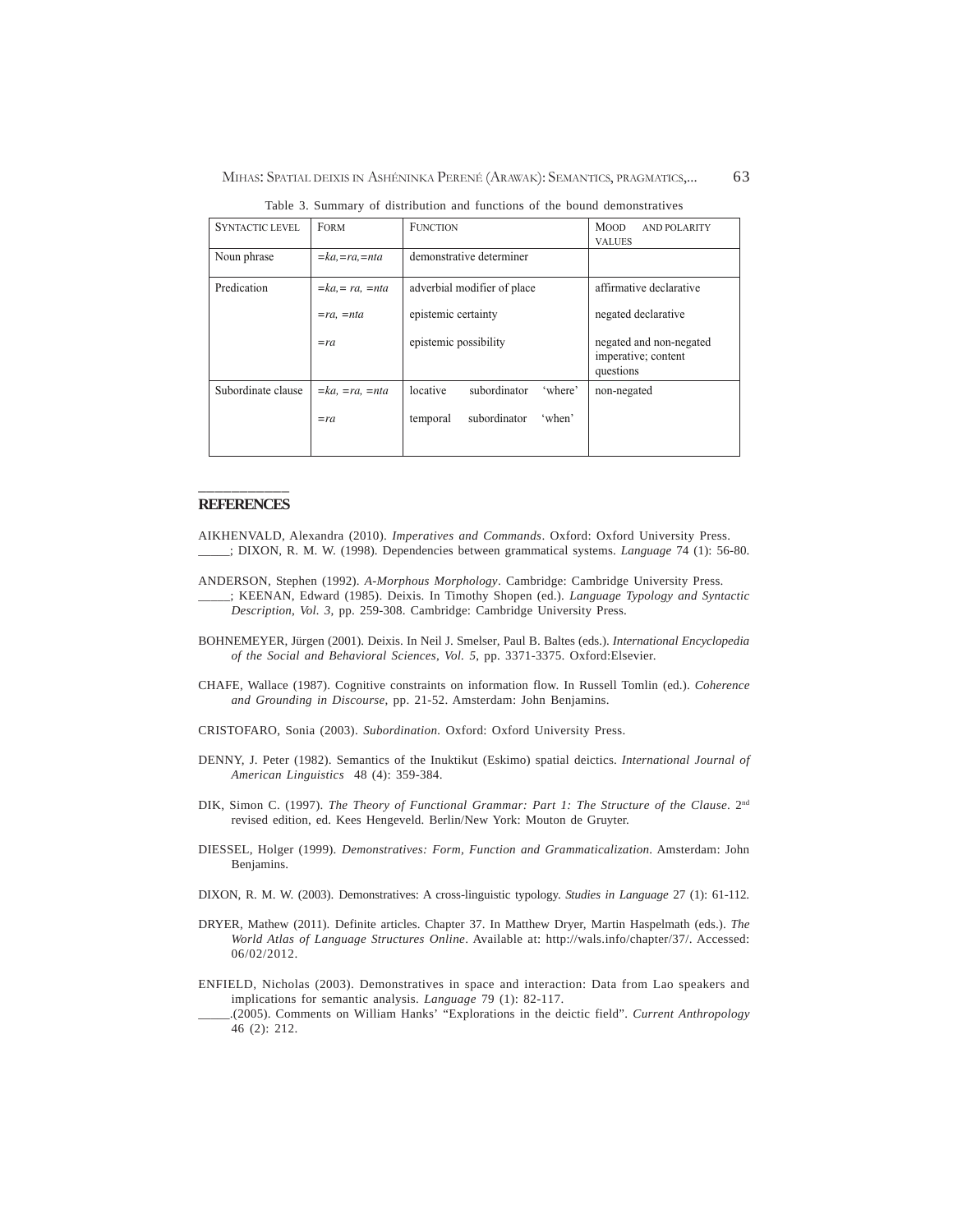- FILLMORE, Charles (1982). Towards a descriptive framework for spatial deixis. In Robert J. Jarvella, Wolfgang Klein (eds.). *Speech, Place, and Action: Studies in Deictics and Related Topics*, pp. 31-39. London: Wiley.
- HANKS, William (1992). The indexical ground of deictic reference. In Alessandro Duranti, Charles Goodwin (eds.). *Rethinking Context*: *Language as an Interactive Phenomenon*, pp. 43-77. Cambridge: Cambridge University Press.

- HIMMELMANN, Nikolaus (1996). Demonstratives in narrative discourse: a taxonomy of universal uses. In Barbara Fox (ed.). *Studies in Anaphora*, pp. 205-254. Amsterdam: John Benjamins.
- JACOBSON, Steven (1977). *A Grammatical Sketch of Siberian Yupik Eskimo*. Fairbanks: Alaska Native Language Center.

LEVINSON, Stephen (1996). Language and space. *Annual Review of Anthropology* 25: 353-382.

\_\_\_\_\_.(2003). *Space in Language and Cognition*. Cambridge: Cambridge University Press.

- \_\_\_\_\_.(2004). Deixis. In Laurence Horn, Gregory Ward (eds.). *The Handbook of Pragmatics*, pp. 97-121. Malden, MA: Blackwell.
- LYONS, John (1977). *Semantics, Vol. 2*. Cambridge: Cambridge University Press.
- MIHAS, Elena (2010). Essentials of Ashéninka Perené Grammar. Milwaukee: University of Wisconsin dissertation.
- MITHUN, Marianne (1987). The grammatical nature and discourse power of demonstratives. *Berkeley Linguistics Society Proceedings* 13: 184-194.
- NUYTS, Jan (2006). Introduction. In William Frawley (ed.). *The Expression of Modality*, pp. 1-25. Berlin/New York: Mouton de Gruyter.
- REED, Judy; PAYNE, David (1986). Ashéninca (Campa) pronominals. In Ursula Wiesemann (ed.). *Pronominal Systems,* pp. 323-31.Tübingen: Gunter Narr.
- ROBERT, Stéphane (2006). Deictic space in Wolof: Discourse, syntax and the importance of absence. In Maya Hickmann, Stéphane Robert (eds.). *Space in Languages: Linguistic Systems and Cognitive Categories*, pp. 155-174. Amsterdam: John Benjamins.
- SENFT, Günter (2004). Introduction. In Günter Senft (ed.). *Deixis and Demonstratives in Oceanic Languages*, pp. 1-13. Canberra: The Australian National University.
- SCHACHTER, Paul; SHOPEN, Timothy (2007). Parts-of-speech systems. In Timothy Shopen (ed.). *Language Typology and Syntactic Description. Vol. 1: Clause Structure*, 2nd edition, pp.1-60. Cambridge: Cambridge University Press.
- TALMY, Leonard (1983). How language structures space. In Herbert Pick, Linda Acredolo (eds.). *Spatial Orientation: Theory, Research, and Application,* pp*.* 225-282. New York: Plenum Press.
- VAN VALIN, Robert (2001). *An Introduction to Syntax.* Cambridge: Cambridge University Press.
- \_\_\_\_\_; LaPOLLA, Randy (1997). *Syntax: Structure, Meaning and Function.* Cambridge: Cambridge University Press.
- WALD, Benji (1983). Referents and topic within and across discourse units: Observations from current vernacular English. In Flora Klein-Andreu (ed*.*)*. Discourse-Perspectives on Syntax*, pp. 91-116. New York: Academic Press.

\_\_\_\_\_.(2005). Explorations in the deictic field. *Current Anthropology* 46 (3): 191-212.